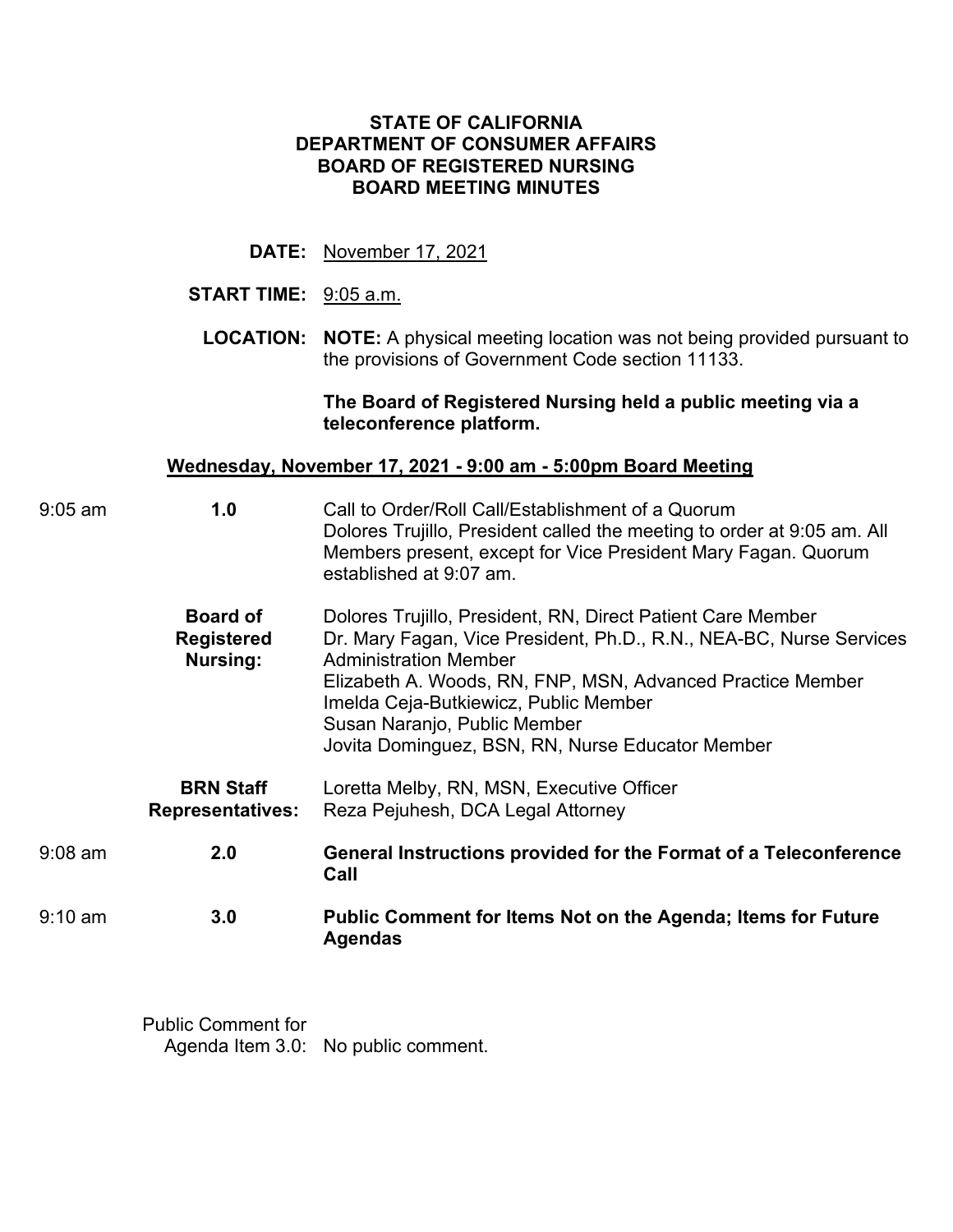| $9:12$ am          | 4.0                                                                         |                                    | <b>Closed Session:</b>  |                                                                                                   |    |                      |    |        |                                                                                                                                                                                                                                             |
|--------------------|-----------------------------------------------------------------------------|------------------------------------|-------------------------|---------------------------------------------------------------------------------------------------|----|----------------------|----|--------|---------------------------------------------------------------------------------------------------------------------------------------------------------------------------------------------------------------------------------------------|
|                    |                                                                             |                                    |                         | and consider the salary of its Executive Officer.                                                 |    |                      |    |        | The Board met in closed session pursuant to Government Code section<br>11126, subdivision (a)(1), to conduct the annual performance evaluation                                                                                              |
|                    |                                                                             |                                    |                         | Closed session began at 9:12 am.                                                                  |    |                      |    |        |                                                                                                                                                                                                                                             |
|                    |                                                                             |                                    |                         | The meeting reconvened at 12:00 pm.                                                               |    |                      |    |        |                                                                                                                                                                                                                                             |
| $12:00 \text{ pm}$ | 5.0                                                                         | ➤                                  | <b>August 4-5, 2021</b> |                                                                                                   |    |                      |    |        | <b>Review and Vote on Whether to Approve Previous Meeting Minutes</b>                                                                                                                                                                       |
|                    | MOTION: Dolores Trujillo: Motion to accept August 4-5, 2021 meeting minutes |                                    |                         |                                                                                                   |    |                      |    |        |                                                                                                                                                                                                                                             |
|                    | SECOND: Imelda Ceja-Butkiewicz                                              |                                    |                         |                                                                                                   |    |                      |    |        |                                                                                                                                                                                                                                             |
|                    | <b>Public Comment on</b><br>5.0:                                            | the Agenda Item No public comment. |                         |                                                                                                   |    |                      |    |        |                                                                                                                                                                                                                                             |
|                    | VOTE:                                                                       | <b>Vote</b>                        | DT                      | <b>SN</b>                                                                                         | JD | MF                   | EW | $IC-B$ |                                                                                                                                                                                                                                             |
|                    |                                                                             |                                    | Y                       | Y<br>Key: Yes: Y   No: N   Abstain: A   Absent for Vote: AB                                       | Y  | <b>AB</b>            | Υ  | Υ      |                                                                                                                                                                                                                                             |
|                    |                                                                             |                                    |                         |                                                                                                   |    | <b>Motion Passed</b> |    |        |                                                                                                                                                                                                                                             |
|                    |                                                                             |                                    |                         |                                                                                                   |    | Agenda Item 7.0.**   |    |        | **Board President, Dolores Trujillo reordered the agenda to discuss                                                                                                                                                                         |
| $12:03 \text{ pm}$ | 7.0                                                                         |                                    |                         | <b>Report of the Administrative Committee</b><br>Dolores Trujillo, RN- Board President            |    |                      |    |        |                                                                                                                                                                                                                                             |
|                    | <b>Public Comment for</b><br>Agenda Item 7.0:                               |                                    |                         | consider other ideas as well.                                                                     |    |                      |    |        | <b>Garrett Chan:</b> Expressed concerns about the article that was read by<br>Dolores Trujillo regarding Registered Nursing and asked the Board to                                                                                          |
|                    |                                                                             |                                    |                         | BJ Bartleson, Vice President, Nursing and Clinical Services,<br>how to get involved with the BRN. |    |                      |    |        | <b>California Hospital Association: Thanked President Trujillo for sharing</b><br>the article as it brings up many current issues that the RN profession is<br>facing. Appreciated the author of the article stating how to participate and |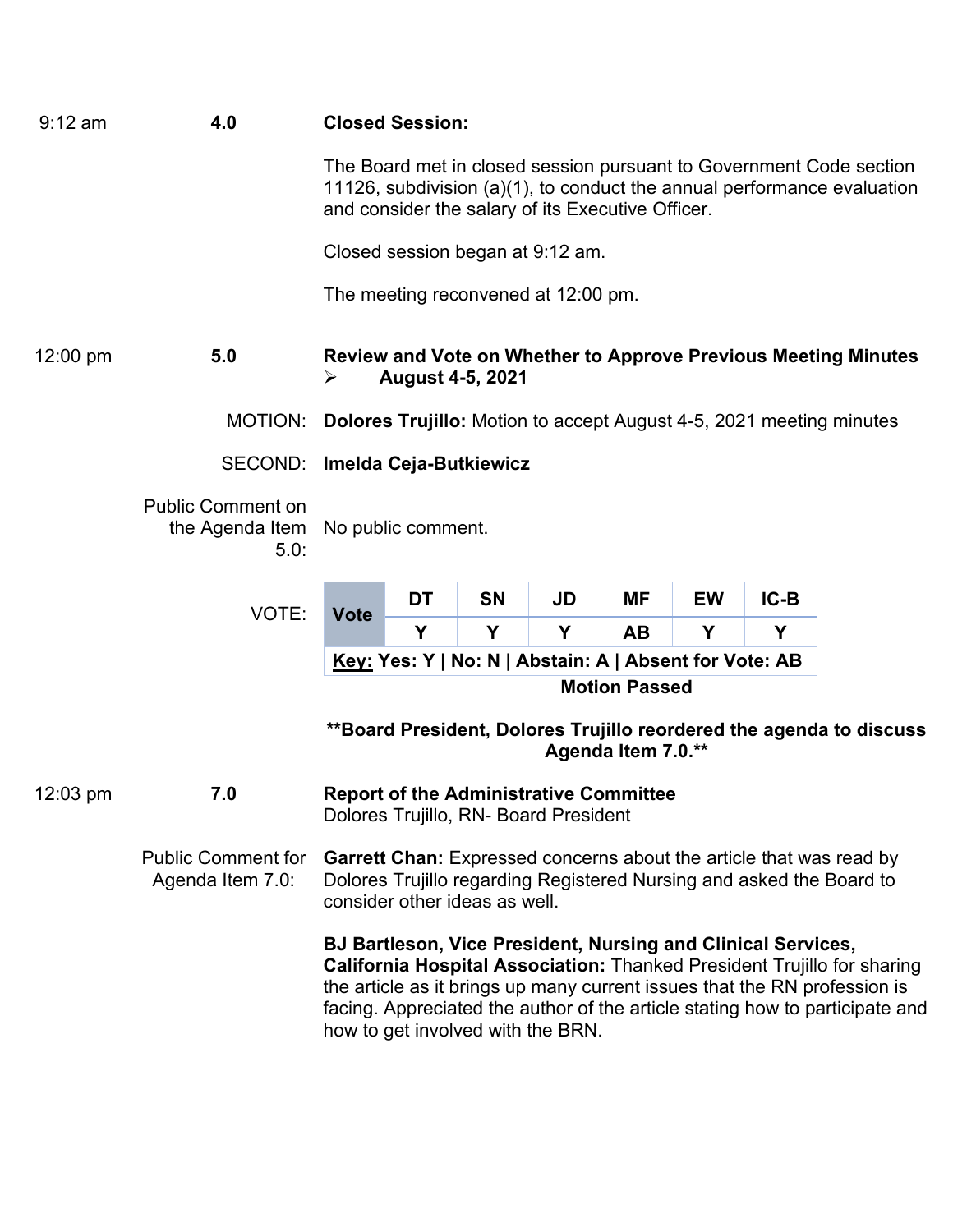| $12:25 \text{ pm}$ |                                               | <b>7.1 Executive Officer Report</b><br><b>Presented by: Loretta Melby - MSN, RN, Executive Officer</b>                                                                                                                                                                                                                                                                                                                                                                                 |
|--------------------|-----------------------------------------------|----------------------------------------------------------------------------------------------------------------------------------------------------------------------------------------------------------------------------------------------------------------------------------------------------------------------------------------------------------------------------------------------------------------------------------------------------------------------------------------|
|                    |                                               | Loretta Melby gave her report and provided a BRN fund condition<br>update.                                                                                                                                                                                                                                                                                                                                                                                                             |
|                    |                                               | The BRN has 4 regulatory packages that are currently with the Office of<br>Administrative Law (OAL). The packages can be accessed on the BRN<br>website under the proposed regulations section. (The packages include<br>California Code of Regulations, Sections 1423, 1427, 1432, 1450, 1456,<br>and 1484)                                                                                                                                                                           |
|                    |                                               | The BRN is continuing to work on BreEZe enhancements and working on<br>automatic approvals for California graduates. Public Health Nurse (PHN)<br>certification automatic approval will be included in the upcoming<br>enhancements and processing times should improve.                                                                                                                                                                                                               |
|                    |                                               | Emergency Medical Services Authority (EMSA) Out-of-State<br>Authorization which was set to expire 12/31/2021 was extended through<br>$3/31/22$ .                                                                                                                                                                                                                                                                                                                                       |
|                    |                                               | The BRN Annual Workforce Survey will be ready for publication in<br>December 2021.                                                                                                                                                                                                                                                                                                                                                                                                     |
|                    | <b>Public Comment for</b><br>Agenda Item 7.1: | Dr. Fozia Ferozali, President, Chamberlain University (Sacramento<br><b>Campus):</b> Stated that her school was one of the first to test the<br>automatic approval through the new IT enhancements and reported that<br>it is a major improvement compared to the old process. Expressed<br>excitement about the upcoming automatic PHN approval and thanked the<br>Executive Officer and the Board for such great improvements that will<br>provide great service to future students. |
| $12:45 \text{ pm}$ | 6.0                                           | <b>BRN Future Priorities and Proposals for Review and Possible</b>                                                                                                                                                                                                                                                                                                                                                                                                                     |
| $12:45 \text{ pm}$ | 6.1                                           | <b>Action</b><br>Discussion and Possible Action - to consider using outside vendor<br>(NURSYS through NCSBN) for license verification process                                                                                                                                                                                                                                                                                                                                          |
|                    |                                               | <b>Presented by: Loretta Melby, BRN and Nur Rajwany, NCSBN</b>                                                                                                                                                                                                                                                                                                                                                                                                                         |
|                    |                                               | Loretta Melby provided information on the updates the BRN has made to<br>processes but also explained that the BRN still receives complaints,<br>regarding licensure timeframes and licensing programs. Licensing<br>verifications: the cost and the time they take to process, have been an<br>issue over the past years. NCSBN, through their NURSYS program could<br>provide a solution for improvement.                                                                            |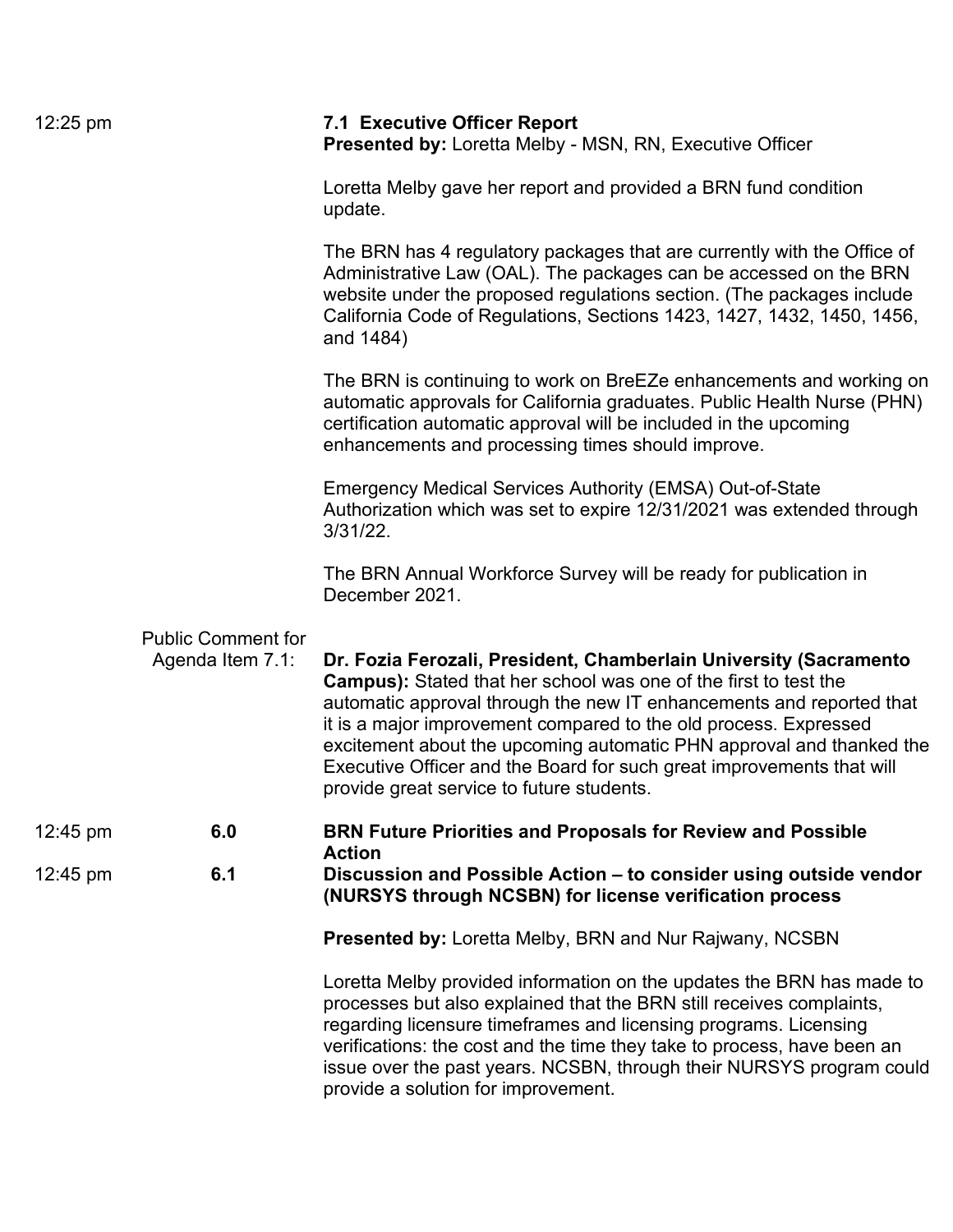*Nur Rajwany from NCSBN presented and the Board discussed the possibility of license verifications being processed through NCSBN.* 

Board Discussion: **Dolores Trujillo:** Asked if the Board would lose positions with this proposal.

> **Loretta Melby:** Explained that the Board currently has 1.5 positions allocated to licensing verifications, but that resource would be redirected to improving licensing processing times.

> **Imelda Ceja-Butkiewicz:** Asked how much this proposal would cost the BRN.

**Loretta Melby:** Responded that the cost would go directly to NCSBN. Registered nurses would pay a fee of \$30 to NCSBN via NURSYS and there would be no cost to the BRN.

 BRN contract with NCSBN to use NURSYS for licensing verifications. MOTION: **Imelda Ceja-Butkiewicz:** Motion to approve the proposal and have the

# SECOND: **Elizabeth Woods**

#### Public Comment for

Agenda Item 6.1: **GK:** Stated that they are not a nurse, but this is a long time coming, and that as a former employee of the BRN this should be more opportunities for BRN staff to get work done.

| VOTE: |                                                        | DT | <b>SN</b>                                                | JD | <b>MF</b> | EW | IC-B |  |  |  |
|-------|--------------------------------------------------------|----|----------------------------------------------------------|----|-----------|----|------|--|--|--|
|       | <b>Vote</b>                                            |    |                                                          |    | AB        |    |      |  |  |  |
|       | Key: Yes: Y   No: N   Abstain: A   Absent for Vote: AB |    |                                                          |    |           |    |      |  |  |  |
|       | <b>Motion Passed</b>                                   |    |                                                          |    |           |    |      |  |  |  |
| 6.2   |                                                        |    | Discussion and Possible Action to Revise Previously Boar |    |           |    |      |  |  |  |

1:09 pm **6.2 Discussion and Possible Action to Revise Previously Board-Approved Proposed Regulatory Text to Amend California Code of Regulations, Title 16, Section 1427 (Clinical Facilities)** 

**Presented by:** Heather Hoganson, DCA Legal Regulations Unit

Loretta Melby provided information regarding the changes.

 Code of Regulations, Title 16, Section 1427. MOTION: **Dolores Trujillo:** Motion to accept the revision to amend and adopt previous Board approved proposed regulatory text to amend California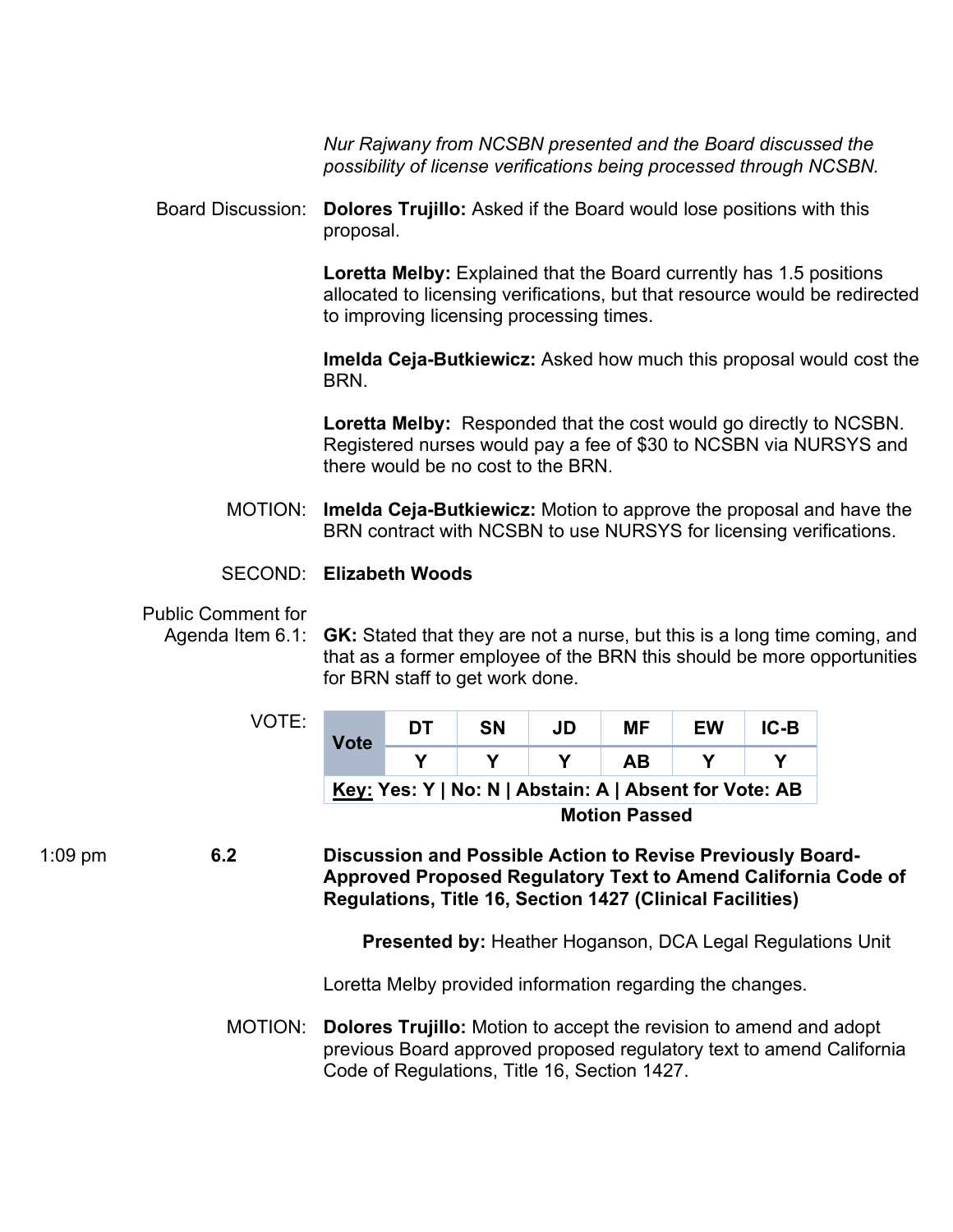# SECOND: **Imelda Ceja-Butkiewicz**

Public Comment for Agenda Item 6.2: No public comment.

|           | VOTE:                                            | <b>Vote</b>        | <b>DT</b> | <b>SN</b>                                              | JD | ΜF                   | EW | $IC-B$                                                                                                                                                                                                                                                                                                                                                                                                                                                                                                                                                                                                                                                                                                                                                |
|-----------|--------------------------------------------------|--------------------|-----------|--------------------------------------------------------|----|----------------------|----|-------------------------------------------------------------------------------------------------------------------------------------------------------------------------------------------------------------------------------------------------------------------------------------------------------------------------------------------------------------------------------------------------------------------------------------------------------------------------------------------------------------------------------------------------------------------------------------------------------------------------------------------------------------------------------------------------------------------------------------------------------|
|           |                                                  |                    | Y         | Y                                                      | Y  | <b>AB</b>            | Y  | Y                                                                                                                                                                                                                                                                                                                                                                                                                                                                                                                                                                                                                                                                                                                                                     |
|           |                                                  |                    |           | Key: Yes: Y   No: N   Abstain: A   Absent for Vote: AB |    |                      |    |                                                                                                                                                                                                                                                                                                                                                                                                                                                                                                                                                                                                                                                                                                                                                       |
|           |                                                  |                    |           |                                                        |    | <b>Motion Passed</b> |    |                                                                                                                                                                                                                                                                                                                                                                                                                                                                                                                                                                                                                                                                                                                                                       |
| $1:18$ pm |                                                  | <b>Materials</b> ) |           |                                                        |    |                      |    | 6.3 Board Strategic Plan 2018 to 2021– (No Presentation, Information in                                                                                                                                                                                                                                                                                                                                                                                                                                                                                                                                                                                                                                                                               |
|           | <b>Board Discussion:</b>                         |                    |           | were not met from the previous Strategic Plan.         |    |                      |    | <b>Imelda Ceja-Butkiewicz:</b> Asked if they could go over the areas that                                                                                                                                                                                                                                                                                                                                                                                                                                                                                                                                                                                                                                                                             |
|           |                                                  | goals.             |           |                                                        |    |                      |    | <b>Loretta Melby:</b> Provided information on where the BRN did not met its                                                                                                                                                                                                                                                                                                                                                                                                                                                                                                                                                                                                                                                                           |
|           | <b>Public Comment</b><br>for Agenda Item<br>6.3: |                    |           |                                                        |    |                      |    | BJ Bartleson, Vice President, Nursing and Clinical Services,<br>California Hospital Association: Stated that she would like to have<br>more information about the strategic processes and results.                                                                                                                                                                                                                                                                                                                                                                                                                                                                                                                                                    |
| $1:34$ pm | 6.4                                              |                    |           |                                                        |    |                      |    | <b>Nurse Practitioner Advisory Committee (NPAC) Updates</b>                                                                                                                                                                                                                                                                                                                                                                                                                                                                                                                                                                                                                                                                                           |
|           |                                                  |                    |           | Subdivision (c), 2837.103, and 2837.104                |    |                      |    | 6.4.1 Discussion and Possible Action to Initiate Rulemaking for<br>Implementation of Assembly Bill 890 (Reg. Sess. 2019-2020) by<br>Amending California Code of Regulations, title 16, sections 1480<br>(Definitions) and 1481 (Categories of Nurse Practitioners), and<br>Adding Sections 1482.3 (Requirements for Certification as a "103"<br>Nurse Practitioner), 1482.4 (Requirements for Certification as a<br>"104" Nurse Practitioner), 1485.3 (Scope of Practice for 103 Nurse<br>Practitioners), 1485.4 (Scope of Practice for Independent Nurse<br>Practitioner (104)) and Attestation to Address the Minimum<br>Standards to Transition to Practice Independently as Outlined in<br>Business and Professions Code (BPC) Sections 2837.101, |
|           |                                                  |                    |           | Loretta Melby provided background.                     |    |                      |    |                                                                                                                                                                                                                                                                                                                                                                                                                                                                                                                                                                                                                                                                                                                                                       |
|           |                                                  |                    |           |                                                        |    |                      |    | <b>Presented by: Heather Hoganson, DCA Legal Regulations Unit</b>                                                                                                                                                                                                                                                                                                                                                                                                                                                                                                                                                                                                                                                                                     |
|           |                                                  |                    |           |                                                        |    |                      |    | <b>Betty Woods:</b> Shared concerns over various letters that have been<br>received regarding the issues within the rulemaking for this agenda item.                                                                                                                                                                                                                                                                                                                                                                                                                                                                                                                                                                                                  |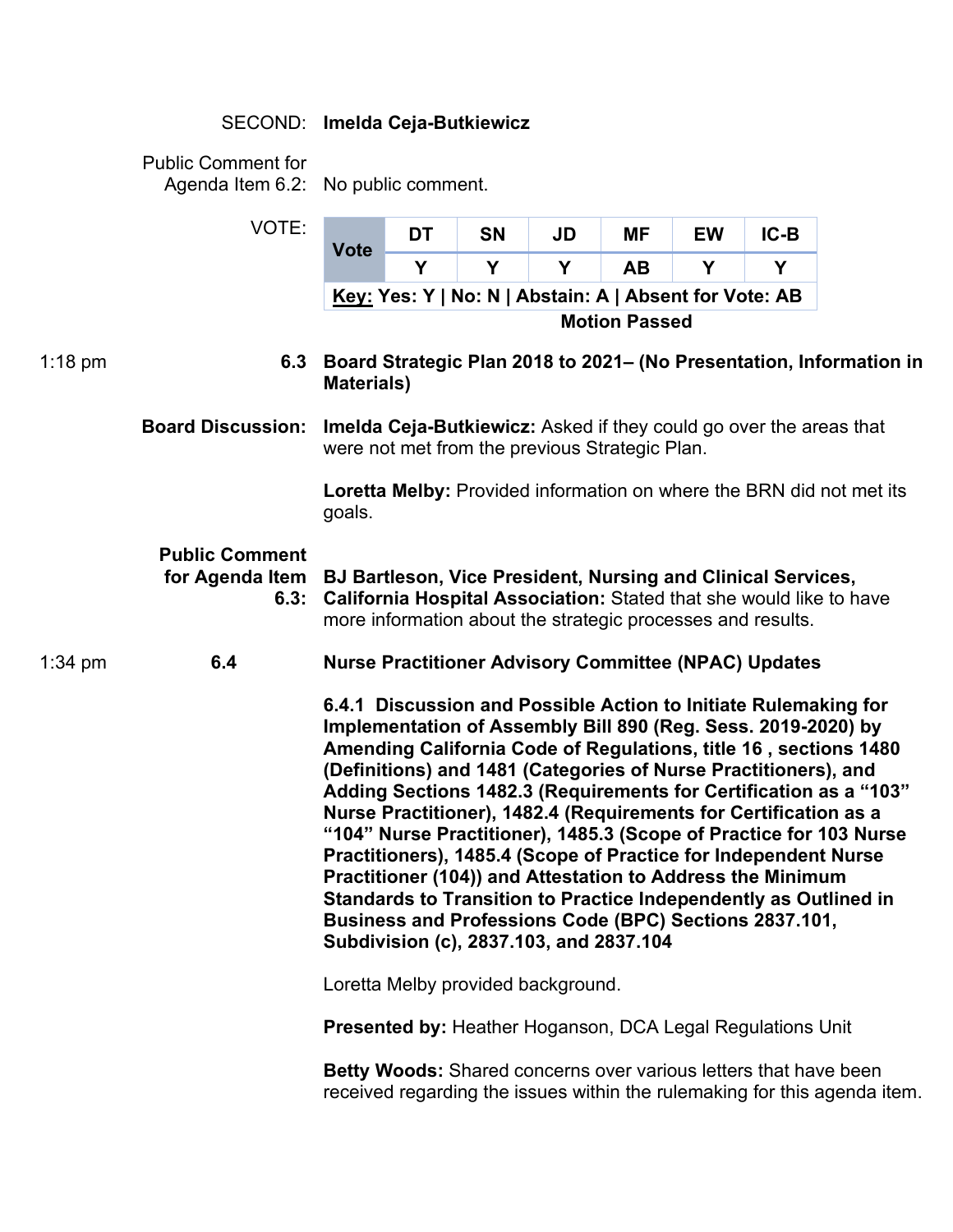Concerns included the 4,600 hours required for new graduates of a requirement, as there are many fields of nursing, and that the "primary Nurse Practitioner program, not current NPs, the naming convention of "certifying" NP, and fear that that could be confused with "board certification." Additional concerns included the regulations not having additional requirements for transition to practice, she believed the current practice should remain, shared concerns over the clinical field care" definition does not acknowledge specialty care as a lot of NPs practice in specialty care. Lastly that a Nurse Practitioner should be called a Nurse Practitioner, she doesn't believe that using "Advanced Practice RN" or "INP" doesn't really tell the public who they are seeing. Asked if these concerns listed in these letters have been incorporated.

 changing anything regarding those, but language stating that the **Heather Hoganson:** The definition of "primary care," was not adjusted. The obligation of "primary care" for tending to the public has not changed in definition. The categories that exist are already in regulation, this is not certification will come from the BRN will be added to avoid confusion. The 4,600 hours are being defined as "direct patient care" hours, after certification from the BRN.

 **Elizabeth Woods:** Explained that currently practicing NPs may have been working for years, and may have already met the 4,600 hour "direct patient care" requirement.

 then enter into the transition to practice and begin the 4,600 hour or three **Heather Hoganson:** Explained that the current NP certification process is not changing. After the NP applies the "103" certification, they would full-time equivalent years, but it must be completed within the 5 years prior to seeking certification and the hours must be performed in California.

 NP works under the guidance of a physician surgeon and operates under standardized procedures. This process is not changing. If they wish to reduction or grandfathering of those hours, but it does allow for a **Loretta Melby:** Provided additional information regarding the pathways for "103" certification and provided information on the three ways to become a nurse practitioner in California. Explained the first 3 years a become a "103" NP 4,600 hours or 3-year equivalent in California is required, after which an attestation would be signed and sent to the BRN. After becoming a "103" that NP can work without standardized procedures within a healthcare facility. The law does not allow for a consideration of a reduction for the additional 3 years, if a terminal degree has been awarded, for the "104" NP.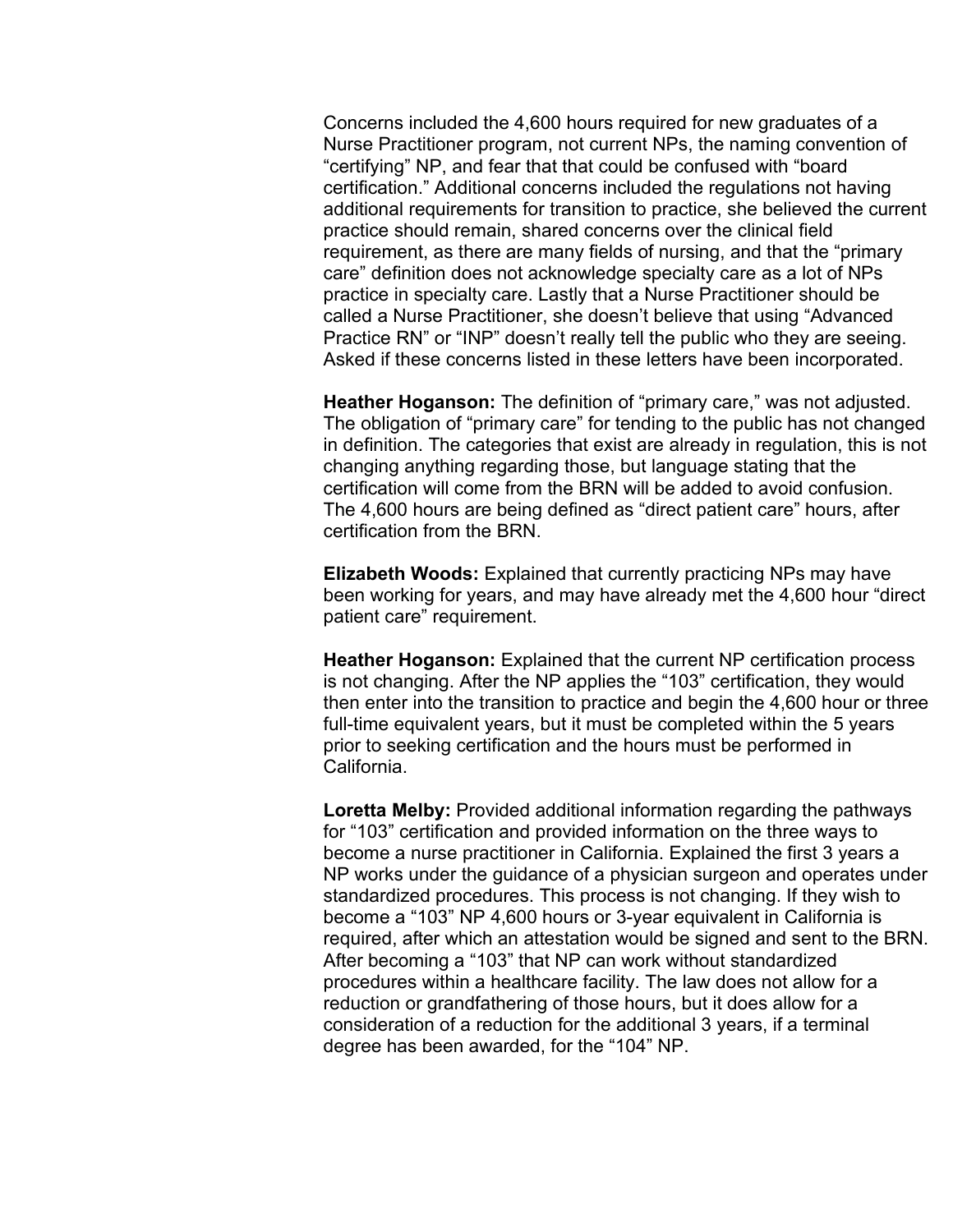**Elizabeth Woods:** Asked a clarifying question regarding the 4,600 hours and if it includes already practicing NPs.

**Loretta Melby:** Responded that it does not. The law states that the Board may consider providing credit for hours completed prior to January 2023 of the initial 3-year period.

 prior to January 2021 if those hours met the transition to practice **Reza Pejuhesh:** Provided additional clarification that the 4,600 hours need to be completed after graduation and after certification and must take place in California. He added that they could use hours obtained requirements. Additionally, he shared concerns over the feedback that was detailed in the letters to the BRN regarding this agenda item and issues that members of the NPAC brought forward.

**Imelda Ceja-Butkiewicz:** Asked if the issues from NPAC were brought forward by the MDs or NPs.

**Reza Pejuhesh:** Stated he wasn't directly quoting anyone, just discussing issues brought up by the NPAC.

 rulemaking changes and revisions. Nor was she ready to accept the  Asked if it was possible to have a stakeholders meeting. **Imelda Ceja-Butkiewicz:** Stated that she was not ready to accept the drafted regulatory language and not ready to make a motion to proceed.

 **Reza Pejuhesh:** Stated that the BRN doesn't represent Nurse protecting the public and provided additional information on how to best Practitioners. The BRN represents the health and safety of the public and proceed.

 entered into the regulatory process. If Board Members pass this agenda item through, it would still need to go through the entire regulatory **Loretta Melby:** Explained the structure of the NPAC and how this language was developed. Also added that the BRN held 2 interested parties meetings before this regulatory language was introduced, and that this is the beginning language for the regulations, as this has not process, with additional hearings and public comments.

**Reza Pejuhesh:** Added that if the Board did not wish to advance the text, if they could provide input as to what additional information or text they would like to see, would be helpful.

 would allow a formal process to begin. **Heather Hoganson:** Explained that the Board didn't need to adopt the language, but if they could approve the language to initiate the process it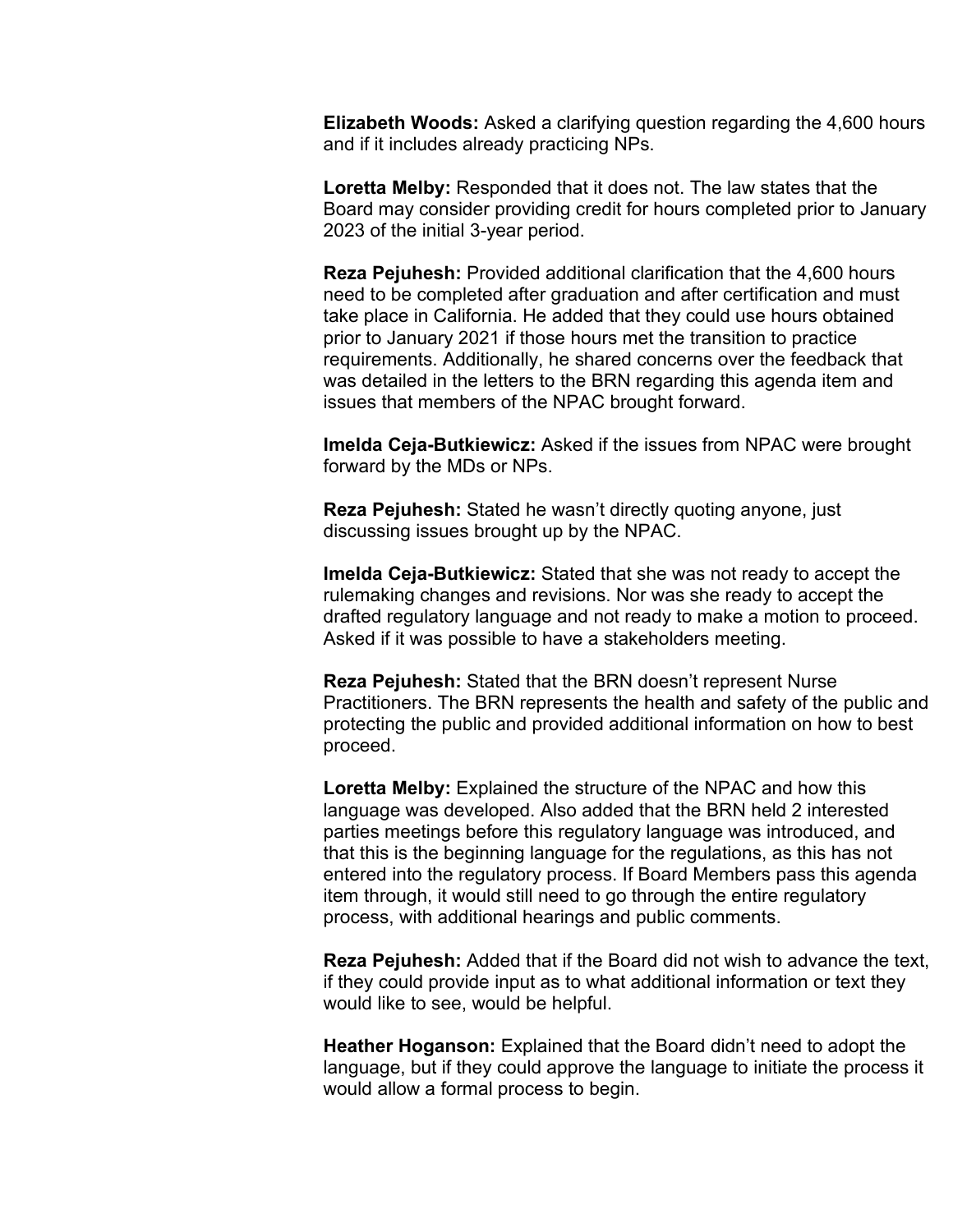**Betty Woods:** Expressed that she wants more work done on the language within these draft regulations.

**Imelda Ceja-Butkiewicz:** Asked to hear public comments.

 section 2837.103 (f) of the code and shall make that referral plan for consultation adding to 1482.4 a new subsection (C) within 90 days of referrals pursuant to section 2837.104(c) of the code and shall make that and surgeon upon request and the circumstances when they must be referred to see a physician and surgeon. For the purposes of Spanish language speakers, the nurse practitioner will provide standardized understood that they weren't seeing a doctor, they were seeing a nurse practitioner and then again adding to that language in 1487 the notice to consumers an exception if the NPs were working in a CDCR facility so it **Heather Hoganson:** Stated that the Board could add to section 1482.3 on the requirements for certification as a 103 nurse practitioner a new subsection "C", that would say within 90 days of certification by the BRN a 103 nurse practitioner shall have a written plan for referrals pursuant to available to patients upon request. Stated she brought this up because some people had questions about referral plans. She continued that regarding the 104 nurse practitioner the BRN could add a written protocol certification by the Board of Registered Nursing a 104 nurse practitioner shall have a written protocol for consultation and a written plan for referral plan available to patients upon request. Additionally she continued to say the Broad could add to section 1487 (The notice to consumers) a sentence within the middle section (b) and section (b) would read to verbally inform all new patients in a language understandable to the patient that a nurse practitioner is not a physician or surgeon, advise patients that they have the right to see a physician phrases like "enfermera especializada" verbally, on signs and literature so Spanish speakers would know they are seeing a NP. This would assist with concerns regarding patient protection, making sure people would add to the very beginning "except when working in facilities under the Department of Corrections and Rehabilitation a nurse a 103 nurse practitioner or 104 nurse practitioner engaged in providing health care services shall do the following."

Agenda Item 6.4.1: draft regulations, stating that they do not do enough to protect patients.  Feels that the process is being rushed. Public Comment for **Stephanie Dittmer, MD:** Expressed concerns regarding the proposed

> **Katrina Reyes, California Academy of Family Physicians:** Urged the Board to not take action on the regulations and expressed that she felt that the draft regulations proposed are incomplete and inadequate.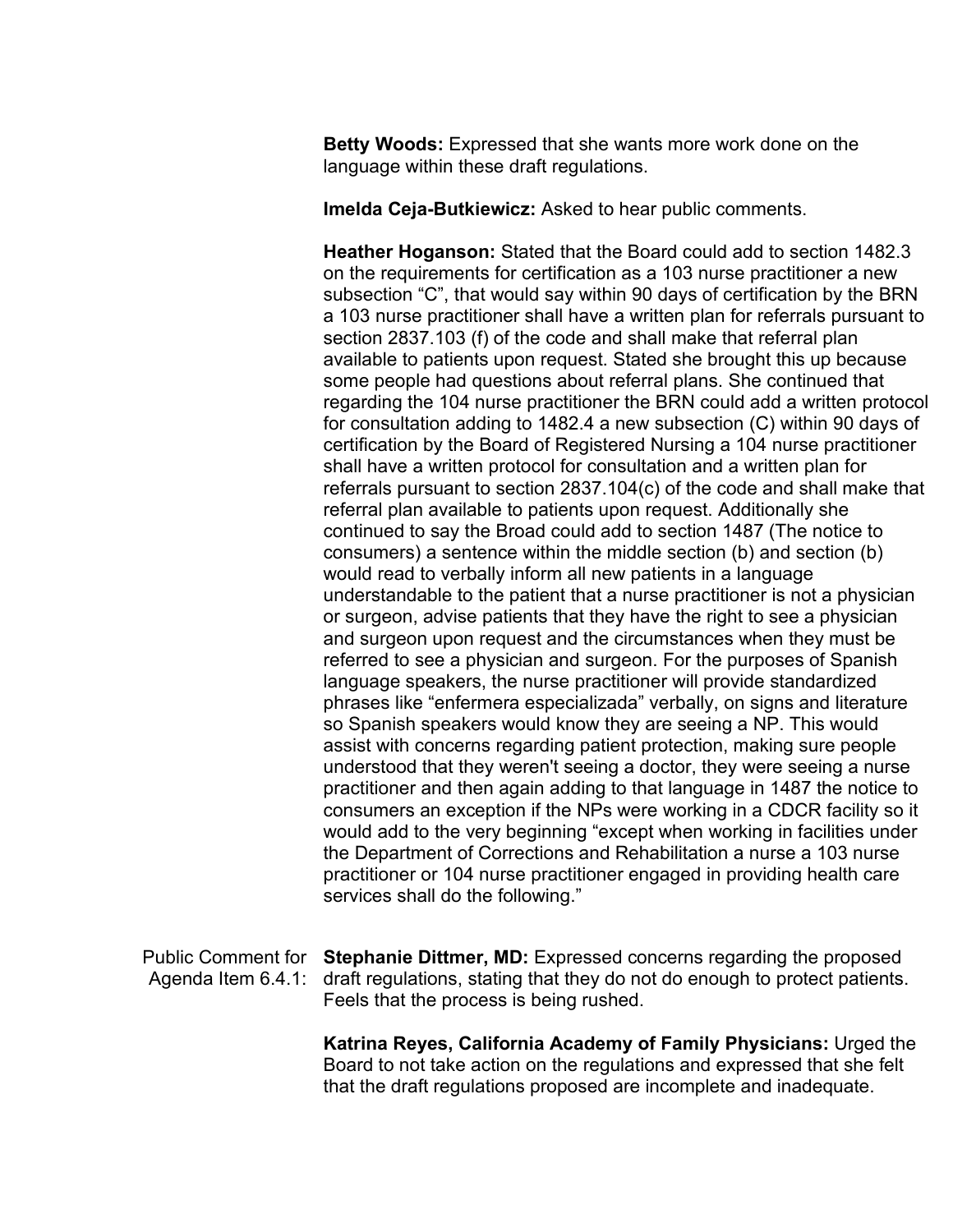**Joey Cachuela, California Medical Association:** Expressed concerns regarding the draft regulations.

 cumbersome should be the goal. **Flora Haus, American Association of Retired Persons, California Executive Council:** Expressed that the sprit and intent of AB 890 was to increase healthcare access for all Californians, and ensuring that Nurse Practitioners can practice independently without the process being overly

 within the draft regulations. **Margaret Parsons:** Expressed concerns regarding the vague language

**BJ Bartleson, Vice President, Policy and Advocacy, California Hospital Association:** Expressed that full practice authority for nurse practitioners is critical, and that currently practicing NPs need to be allowed to seek independent practice and that transition to practice needs to be applied to new NP grads only.

 Expressed dismay regarding the fact that language his organization has **Marco Lizarraga, La Cooperativa Campesina de California:** provided to the NPAC was not included in the proposed drafted regulations.

 **Sergio, La Casa del Diabetico:** Expressed concerns that verbal disclosures are not enough when a patient is attempting to receive care ensure that the NP has adequate training and testing. and that patients should receive something in writing that they are not receiving services from a doctor. Also requested that the regulations

**Neftali Nevarez, Physician Rheumatologist:** Expressed concerns with this regulatory process and doesn't believe this process is transparent.

**Kathy Hughes, RN, Executive Director of the Nurse Alliance of SEIU:**  Expressed concerns over saying NPs don't receive mentoring or have plans in place for referrals and stated that it undermines the NP practice. Had additional concerns regarding the shortage of primary care providers.

 between medical staff and patients who may need a translator. **Alejandro Solis:** Expressed concerns regarding communication

 training without unnecessary bureaucratic hurdles and that the final regulations to be true to the intent of AB 890 and ensure that qualified **Andrew Pederson, Governor's Office:** Asked that the Board work to allow nurse practitioners to practice the full extent of their education and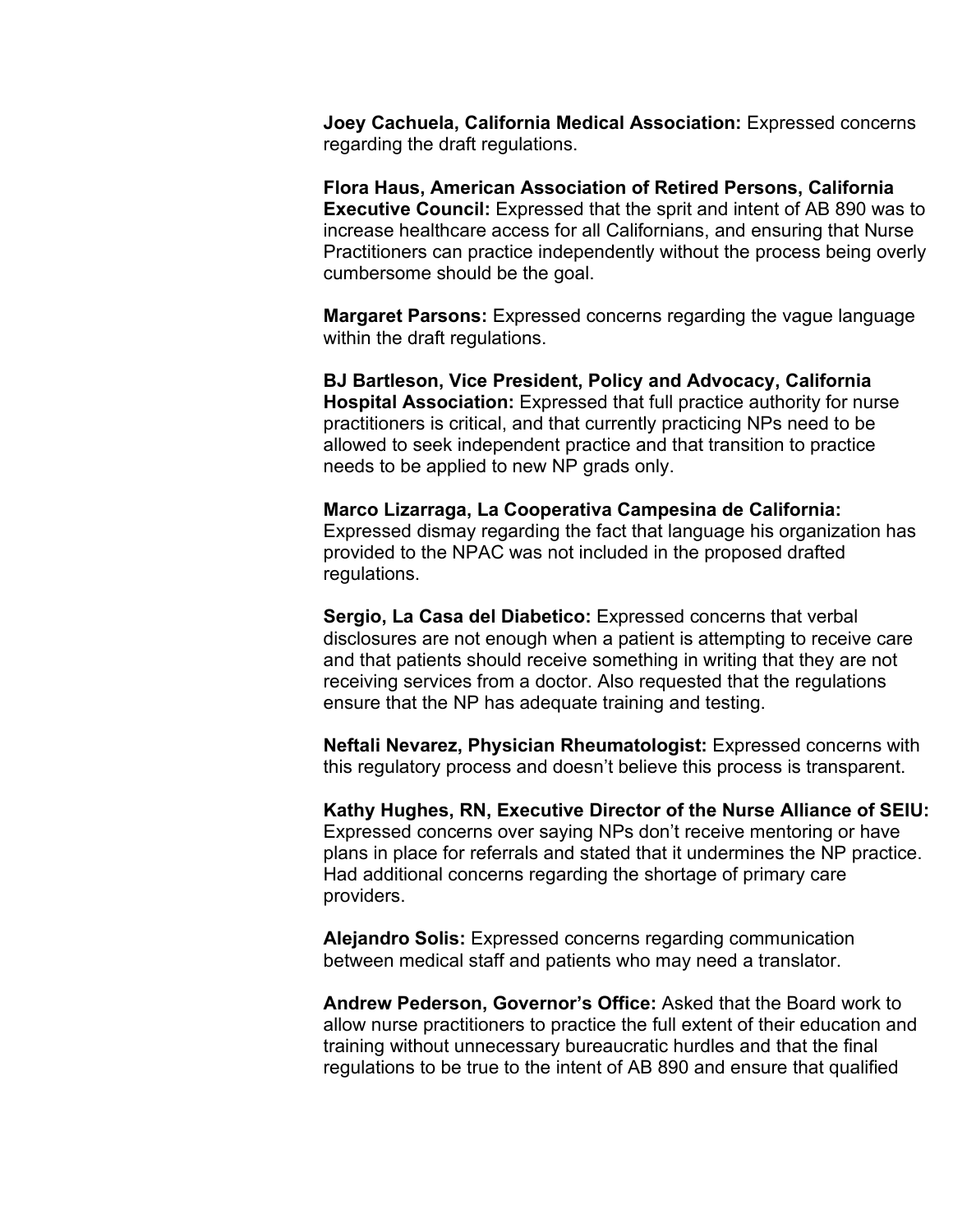NPs are able to start addressing the provider gap in California as soon as possible.

**William Arroyo:** Stated he had issues with the regulation package.

**Sandra Hernandez:** (provided a public comment in Spanish)

 *issues they had brought up previously. Loretta Melby reexplained the Crosstalk amongst Board Members as to whether or not a motion would be brought forward. Members Ceja-Butkiewicz and Woods restated the process the NPAC went trough to draft the language for these regulations.* 

**Susan Naranjo:** Expressed that if there wasn't going to be a vote that the Board would really need to provide guidance to staff on what to do next. Stated she understood that there are two sides and that they are unlikely to come together, but she is really concerned about patient protection and she feels that should be the focus for today.

*Loretta Melby explained the regulatory process and that this is not the final stop for these regulations, or the last time public comment will be heard.* 

*Additional crosstalk amongst Board Members, EO Melby and Ms. Hoganson regarding issues already discussed and amendments already stated.* 

 as provided and with the edits provided to sections 1482.3, 1482.4 and **MOTION: Dolores Trujillo:** Motion to initiate the rulemaking process with the draft 1487.

# **SECOND: Jovita Dominguez**

| VOTE: | <b>Vote</b>                                            | DT | <b>SN</b> | JD | MF | EW | $IC-B$ |  |  |  |  |
|-------|--------------------------------------------------------|----|-----------|----|----|----|--------|--|--|--|--|
|       |                                                        |    |           |    | AB | N  | N      |  |  |  |  |
|       | Key: Yes: Y   No: N   Abstain: A   Absent for Vote: AB |    |           |    |    |    |        |  |  |  |  |
|       | <b>Motion Passed</b>                                   |    |           |    |    |    |        |  |  |  |  |

# 3:38 pm **6.5 Nurse-Midwifery Advisory Committee (NMAC) Updates**

 sections. SB 1237 has been fully implemented and will not pursue any NMAC voted to adopt the disciplinary guidelines and update pertinent regulatory changes at this time.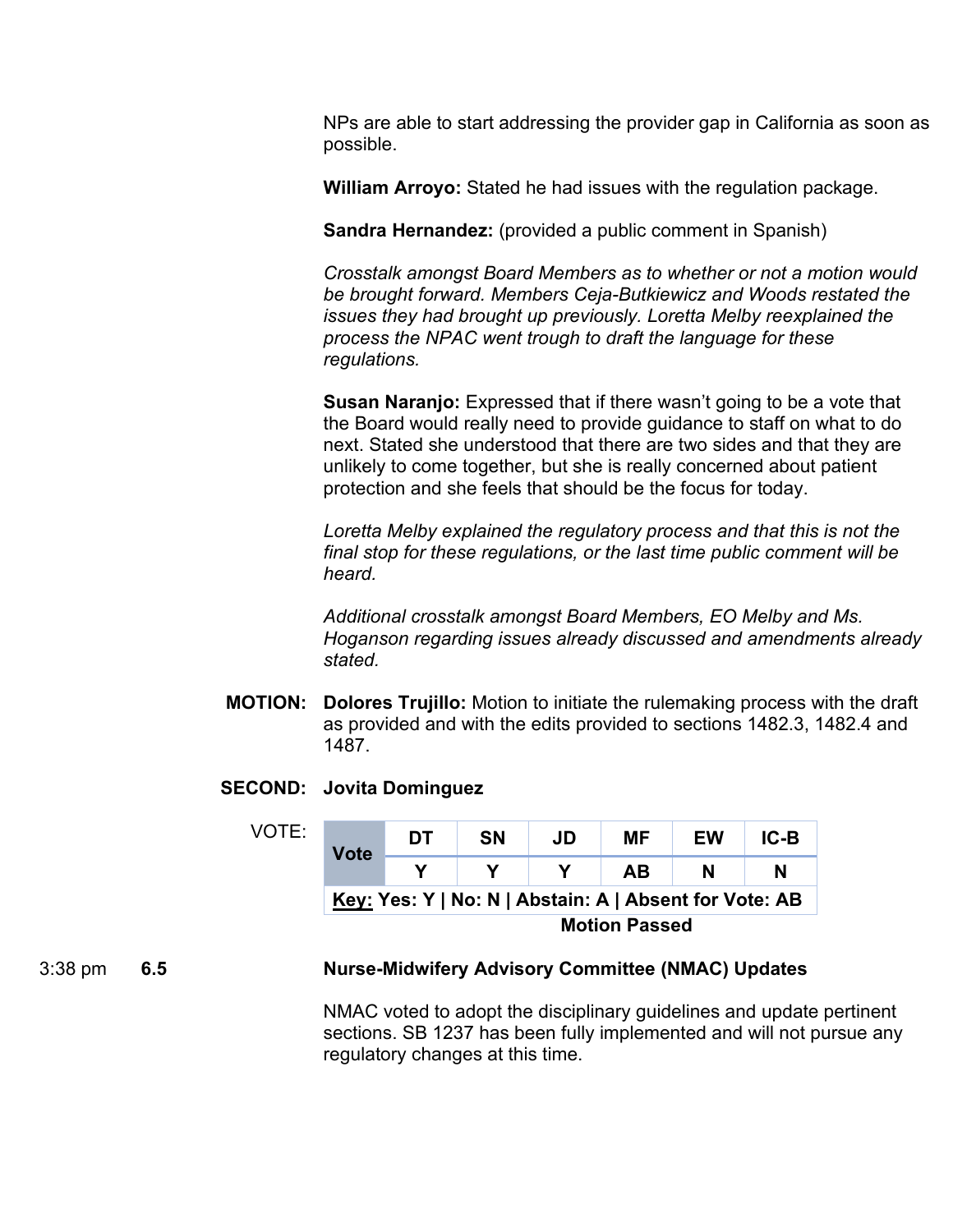Public Comment for No public comment. Agenda Item 6.5:

*\*\* Agenda Item 7.0 was presented after Agenda Item 5.0\*\** 

#### 3:41 pm **8.0 Report of the Nursing Practice Committee**  Elizabeth Woods, RN, FPN, MSN, Chairperson

 *Nursing Education Consultant, who retired after 31 years of State Elizabeth Woods paid tribute to Jeanette Wackerly, outgoing Supervising Service.* 

# **8.1 Discussion and Possible Action Regarding the Continuation and the Role of the Nursing Education Workforce Advisory Committee (NEWAC)**

*Loretta Melby provided information about the NEWAC and asked the Board if they wished to consider changes to its structure as advisory committees are now reviewed on an annual basis.* 

 appoint members. BRN Staff would also check with current membership MOTION: **Elizabeth Woods:** Motion to continue the NEWAC (original focus and charter), meet twice a year, once in spring and once in fall. Decrease the membership to 15 members. Allow the Executive Officer to continue to to see if they would like to continue in their current role.

# SECOND: **Dolores Trujillo**

 continues to be involved. Believes that a smaller number membership is more practical. Believes that the most important member is Health Public Comment for **BJ Bartleson, Vice President, Policy and Advocacy, California**  Agenda Item 8.1: **Hospital Association:** Expressed gratitude to hear that the NEWAC Impact. Suggested that the professional nursing working organization should assist with policy making.

> **Saskia Kim:** Encouraged the combination of education and practice. Had concerns about the suggested change of structure that would change the union (CNA, SEIU, UNAC) membership from 3 to 2 members.

- AMENDED **Elizabeth Woods** amended the motion to change from 15 members to MOTION: 16 members. This will return the union membership to 3 members. All other portions of the motion remain the same.
	- SECOND: **Dolores Trujillo**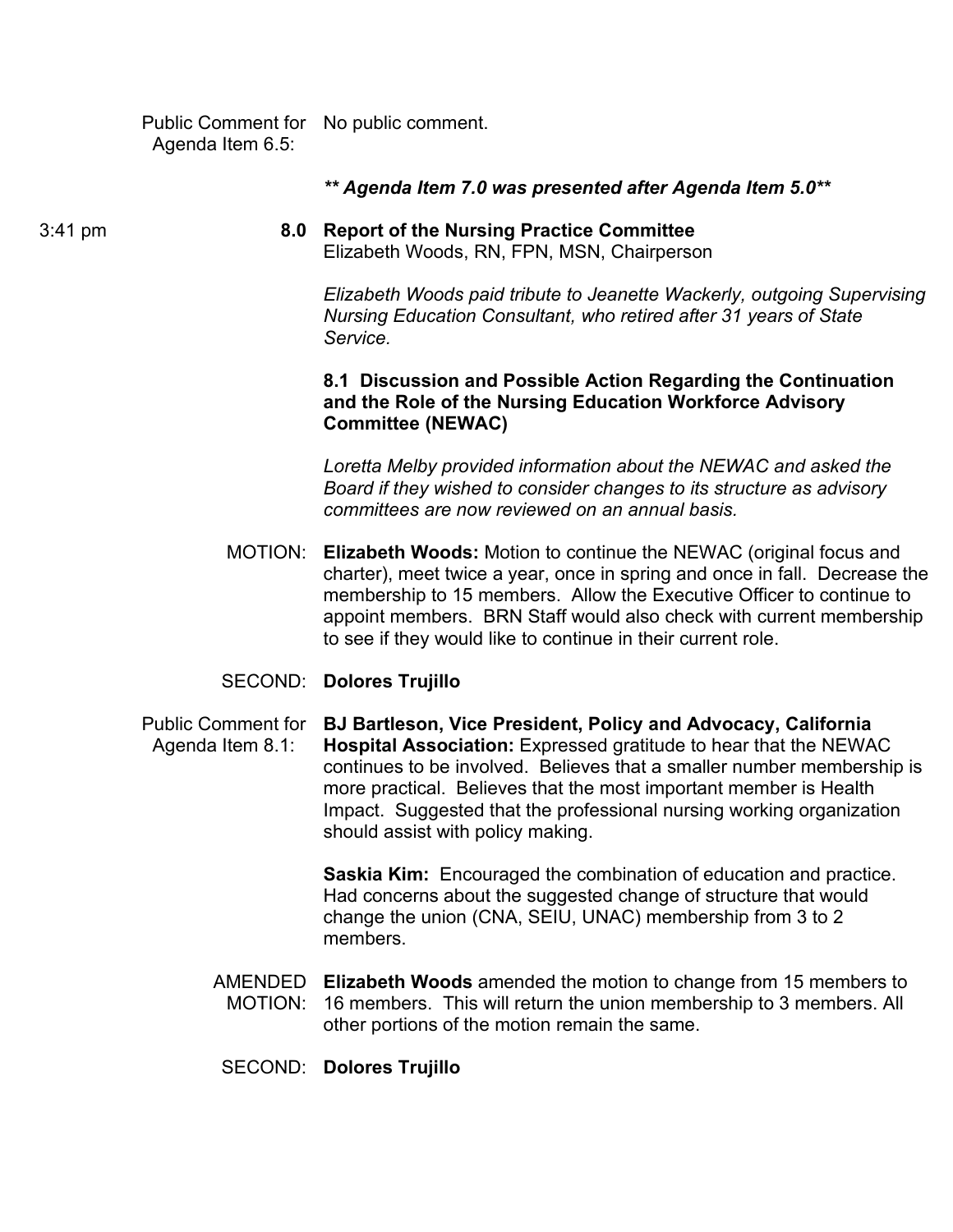VOTE:

| <b>Vote</b> | DТ | SΝ                                                     | JD | МF                   | EW | IC-B |
|-------------|----|--------------------------------------------------------|----|----------------------|----|------|
|             |    |                                                        |    | AB                   |    |      |
|             |    | Key: Yes: Y   No: N   Abstain: A   Absent for Vote: AB |    |                      |    |      |
|             |    |                                                        |    | <b>Motion Passed</b> |    |      |

 **Presented by:** Jovita Dominguez, BSN, RN, Chair 4:14pm **9.0 Report of the Education/Licensing Committee** 

> **9.1 Discussion and Possible Action Regarding Education/Licensing Committee Recommendations on Consent Agenda Items**

**9.1.1 Education/Licensing Committee Recommends Approval of Minor Curriculum Revisions, Acknowledgement of Program Progress Reports (16 CCR § 1426), and Acceptance of Clinical Facility Approvals (16 CCR § 1427) (Consent)** 

**9.1.2 Education/Licensing Committee Recommends Continuing Approval of Prelicensure Nursing Programs (BPC § 2788; 16 CCR §§ 1421 & 1423) (Consent)** 

- o San Joaquin Delta College Associate Degree Nursing Program
- o California State University Sonoma Baccalaureate Degree Nursing Program

 **Programs (BPC § 2788; 16 CCR §§ 1421 & 1423) (Consent) 9.1.3 Education/Licensing Committee Recommends Continuing Approval of Advanced Practice (Nurse Practitioner) Nursing** 

o California State University Sonoma Nurse Practitioner Nursing Program

#### **9.1.4 Education/Licensing Committee Recommends Initial Approval of Advanced Practice (Nurse Practitioner) Nursing Programs (BPC § 2835; 16 § CCR 1485) (Consent)**

- o University of Massachusetts Global (formerly Brandman University) Advanced Practice Degree Nursing Program
- o California Baptist University Advanced Practice Degree Nursing Program
- o California State University San Marcos Advanced Practice Degree Nursing Program
- o Fresno Pacific University Advanced Practice Degree Nursing Program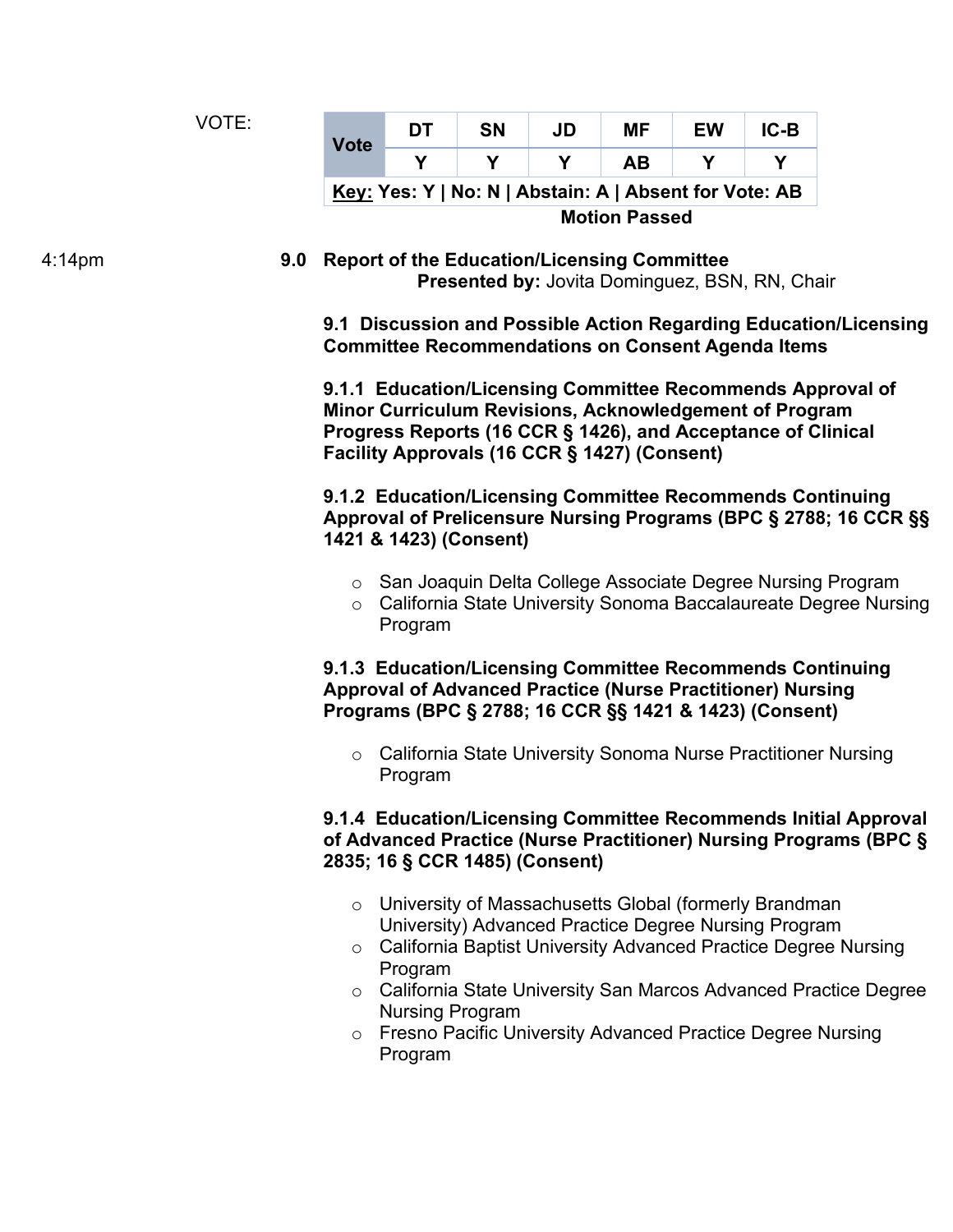# **9.1.5 Education/Licensing Committee Recommends Approval of Substantive Changes to an Approved Advanced Practice (Nurse Practitioner) Nursing Program (16 CCR § 1483.2) (Consent)**

- o Loma Linda University Advanced Practice Degree Nursing **Program**
- o United States University Advanced Practice Degree Nursing Program
- o West Coast University Advanced Practice Degree Nursing Program

**9.1.6 Education/Licensing Committee Recommends Approval of Clinical Practice Experience Required for Nurse Practitioner Students Enrolled in Non-California Based Nurse Practitioner Education Programs (16 CCR § 1486) (Consent)** 

- o College of St. Scholastica, 1200 Kenwood Ave., Duluth, MN 55811
- o Spring Arbor University, 106 E. Main St., Spring Arbor, MI 49283
- o Vanderbilt University, Nursing, 461 21st Ave. South Nashville, TN 37240

**Discussion and Possible Action Regarding Education/Licensing Committee Recommendations to Accept "Present" Agenda Items** 

**9.2.1 Education/Licensing Committee Recommends Acceptance of Program Progress Report for East Los Angeles College Associate Degree Nursing Program and enrollment of 30 students twice per year to restart in January 2022 (Present)** 

**9.2.2 Education/Licensing Committee Recommends Acceptance of the Initial Self-Study for New Prelicensure Programs (BPC § 2788; 16 CCR §§ 1421, 1423) (Present)** 

o Westmont College Baccalaureate Degree Nursing Program

**9.2.3 Education/Licensing Committee Recommends Acceptance of the Initial Self-Study for New Prelicensure Programs (BPC § 2788; 16 CCR §§ 1421, 1423) (Present)** 

o University of the Pacific Entry Level Master's Degree Nursing Program

**9.2.4 Education/Licensing Committee Recommends Acceptance of Changes to an Approved Program (Major Curriculum Revisions)**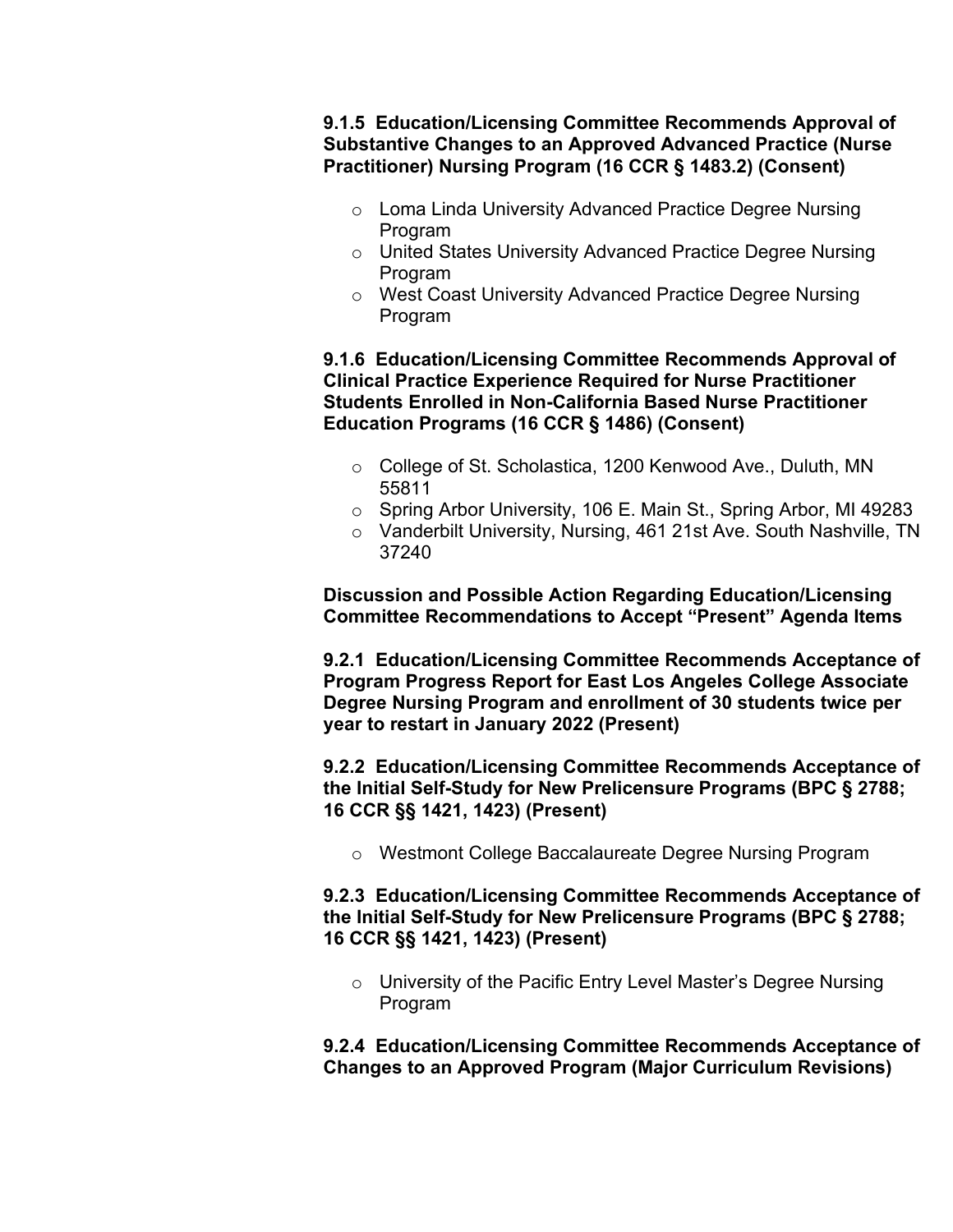$\circ$  College of the Sequoias Associate Degree Nursing Program LVN Advanced Placement (Enrollment increase) (16 CCR §§ 1426 & 1432) (Present)

# **9.2.5 Education/Licensing Committee Recommends Acceptance of Changes to an Approved Program (Major Curriculum Revisions)**

o College of the Sequoias Associate Degree Nursing Program (Enrollment increase) (16 CCR §§ 1426 & 1432) (Present)

## **9.2.6 Education/Licensing Committee Recommends Acceptance of Changes to an Approved Program (Major Curriculum Revisions)**

o Imperial Valley College Associate Degree Nursing Program (Enrollment increase) (16 CCR §§ 1426 & 1432) (Present)

# **9.2.7 Education/Licensing Committee Recommends Acceptance of Changes to an Approved Program (Major Curriculum Revisions)**

o Monterey Peninsula College Associate Degree Nursing Program (Enrollment increase) (16 CCR §§ 1426 & 1432) (Present)

# **9.2.8 Education/Licensing Committee Recommends Acceptance of Changes to an Approved Program (Major Curriculum Revisions)**

o Sacramento City College Associate Degree Nursing Program (Enrollment increase) (16 CCR §§ 1426 & 1432) (Present)

# **9.2.9 Education/Licensing Committee Recommends Acceptance of Changes to an Approved Program (Major Curriculum Revisions)**

o San Joaquin Delta College Associate Degree Nursing Program (Enrollment increase) (16 CCR §§ 1426 & 1432) (Present)

# **9.2.10 Education/Licensing Committee Recommends Acceptance of Changes to an Approved Program (Major Curriculum Revisions)**

o San Joaquin Valley College Associate Degree Nursing Program (Enrollment increase) (16 CCR §§ 1426 & 1432) (Present)

*ELC Vote for items 9.1 through 9.2.10: Jovita Dominguez (Yes), Mary Fagan (Yes), Susan Naranjo (Yes)* 

Presented by Mary Ann McCarthy, SNEC, ELC Liaison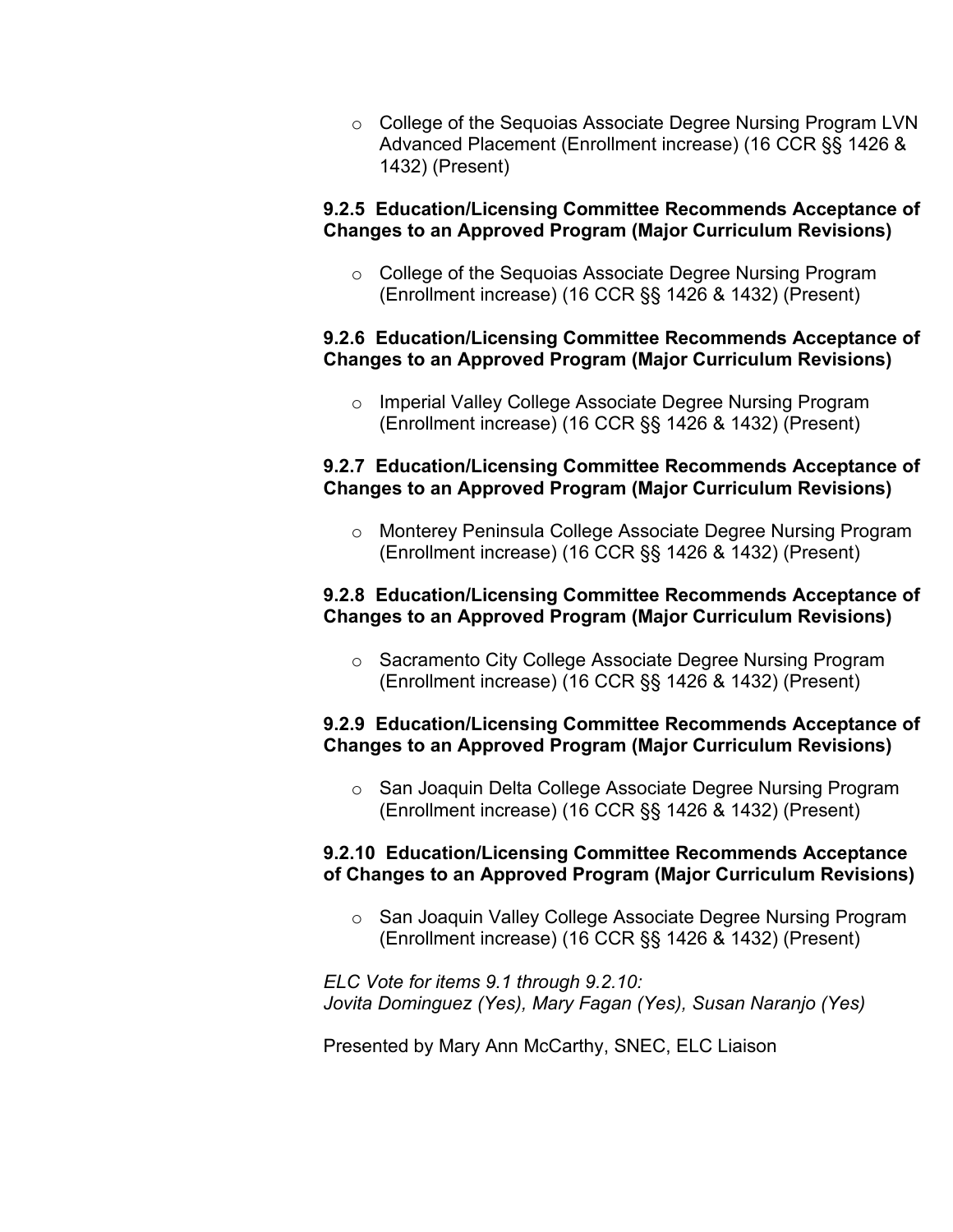MOTION: **Dolores Trujillo:** Motion to accept the consent recommendations from 9.1 to 9.2.10 from the FLC Committee.

#### SECOND: **Elizabeth Woods**

Public Comment for No public comment. Agenda Items 9.1 through 9.2.10:

| VOTE: | <b>Vote</b>          | DT                                                     | <b>SN</b> | JD | МF | EW | $IC-B$ |  |  |  |  |  |
|-------|----------------------|--------------------------------------------------------|-----------|----|----|----|--------|--|--|--|--|--|
|       |                      |                                                        |           |    | AВ |    |        |  |  |  |  |  |
|       |                      | Key: Yes: Y   No: N   Abstain: A   Absent for Vote: AB |           |    |    |    |        |  |  |  |  |  |
|       | <b>Motion Passed</b> |                                                        |           |    |    |    |        |  |  |  |  |  |

# 4:30 pm **9.3 Discussion and Possible Action Regarding Agenda Items That Do Not Have a Recommendation from the Education/Licensing Committee**

**Presented by:** Mary Ann McCarthy, Supervising Nursing Education **Consultant** 

# **9.3.1 Discussion and Possible Action Regarding Initial Self-Study for New Prelicensure Programs (BPC § 2788; 16 CCR §§ 1421 & 1423) (Present)**

- o Arizona College Baccalaureate Degree Nursing Program
- $\circ$  Requesting an enrollment increase of 40 students twice a year.
- have this college brought back to the Board at a later time. SECOND: **Jovita Dominguez**  MOTION: **Dolores Trujillo:** Motion to hold this enrollment increase at this time and
- 

 School Patrick Robinson, Provost, Arizona College: Presented the self-study to Representative: the Board.

 AMENDED **Dolores Trujillo:** Motion to accept the startup of a new program in MOTION: Ontario, CA.

SECOND: **Susan Naranjo** 

 Public Comment for **Syed Jaffery:** Stated that he was very hopeful that the Ontario campus Agenda Item 9.3.1: will open.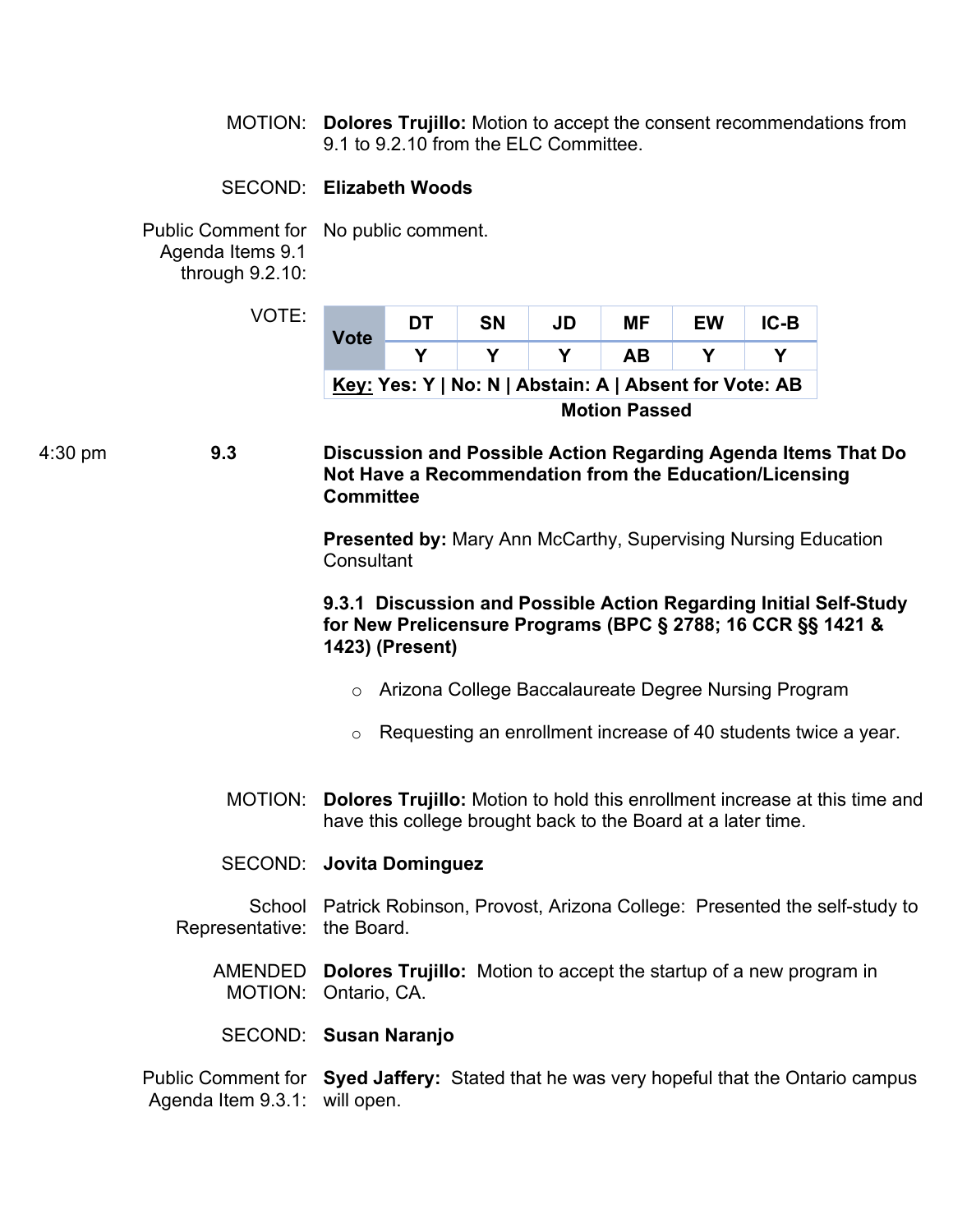|           | VOTE:                   |                                                                                            |    |                                                           |    |                      |           |                                                                                                                                    |  |  |  |
|-----------|-------------------------|--------------------------------------------------------------------------------------------|----|-----------------------------------------------------------|----|----------------------|-----------|------------------------------------------------------------------------------------------------------------------------------------|--|--|--|
|           |                         | <b>Vote</b>                                                                                | DT | <b>SN</b>                                                 | JD | MF                   | <b>EW</b> | $IC-B$                                                                                                                             |  |  |  |
|           |                         |                                                                                            | Y  | Y                                                         | Y  | <b>AB</b>            | Y         | Y                                                                                                                                  |  |  |  |
|           |                         |                                                                                            |    | Key: Yes: Y   No: N   Abstain: A   Absent for Vote: AB    |    | <b>Motion Passed</b> |           |                                                                                                                                    |  |  |  |
|           |                         |                                                                                            |    |                                                           |    |                      |           |                                                                                                                                    |  |  |  |
|           | $4:58$ pm               |                                                                                            |    |                                                           |    |                      |           | Board Meeting adjourned at 4:58 pm, by President, Dolores Trujillo.                                                                |  |  |  |
|           |                         |                                                                                            |    | Thursday November 18, 2021 at 9:00 am Board Meeting Day 2 |    |                      |           |                                                                                                                                    |  |  |  |
| $9:02$ am | 1.0                     |                                                                                            |    | Call to Order/Roll Call/Establishment of a Quorum         |    |                      |           |                                                                                                                                    |  |  |  |
|           |                         |                                                                                            |    |                                                           |    |                      |           | Dolores Trujillo, President called the meeting to order at 9:02 am. All                                                            |  |  |  |
|           |                         | Members present, except for Vice President Mary Fagan. Quorum<br>established at 9:03 am.   |    |                                                           |    |                      |           |                                                                                                                                    |  |  |  |
|           | <b>Board of</b>         |                                                                                            |    |                                                           |    |                      |           | Dolores Trujillo, President, RN, Direct Patient Care Member                                                                        |  |  |  |
|           | <b>Registered</b>       |                                                                                            |    |                                                           |    |                      |           | Dr. Mary Fagan, Vice President, Ph.D., R.N., NEA-BC, Nurse Services                                                                |  |  |  |
|           | <b>Nursing:</b>         | <b>Administration Member</b><br>Elizabeth A. Woods, RN, FNP, MSN, Advanced Practice Member |    |                                                           |    |                      |           |                                                                                                                                    |  |  |  |
|           |                         | Imelda Ceja-Butkiewicz, Public Member<br>Susan Naranjo, Public Member                      |    |                                                           |    |                      |           |                                                                                                                                    |  |  |  |
|           |                         |                                                                                            |    | Jovita Dominguez, BSN, RN, Nurse Educator Member          |    |                      |           |                                                                                                                                    |  |  |  |
|           | <b>BRN Staff</b>        | Loretta Melby, RN, MSN, Executive Officer                                                  |    |                                                           |    |                      |           |                                                                                                                                    |  |  |  |
|           | <b>Representatives:</b> |                                                                                            |    | Reza Pejuhesh, DCA Legal Attorney                         |    |                      |           |                                                                                                                                    |  |  |  |
| $9:03$ am | 2.0                     | Call                                                                                       |    |                                                           |    |                      |           | General Instructions provided for the Format of a Teleconference                                                                   |  |  |  |
| $9:06$ am |                         |                                                                                            |    |                                                           |    |                      |           | 9.3.2 Discussion and Possible Action Regarding Acceptance of<br><b>Changes to an Approved Program (Major Curriculum Revisions)</b> |  |  |  |
|           |                         | Consultant                                                                                 |    |                                                           |    |                      |           | <b>Presented by: Mary Ann McCarthy, Supervising Nursing Education</b>                                                              |  |  |  |
|           |                         |                                                                                            |    | of a new campus or location) (16 CCR § 1432) (Present)    |    |                      |           | American Career College Associate Degree Nursing Program (Addition                                                                 |  |  |  |
|           |                         | placements.                                                                                |    |                                                           |    |                      |           | Board Discussion with School Representatives regarding clinical                                                                    |  |  |  |
|           | MOTION:                 |                                                                                            |    | addition of a new campus.                                 |    |                      |           | <b>Dolores Trujillo:</b> Motion to accept the changes as well as accepting the                                                     |  |  |  |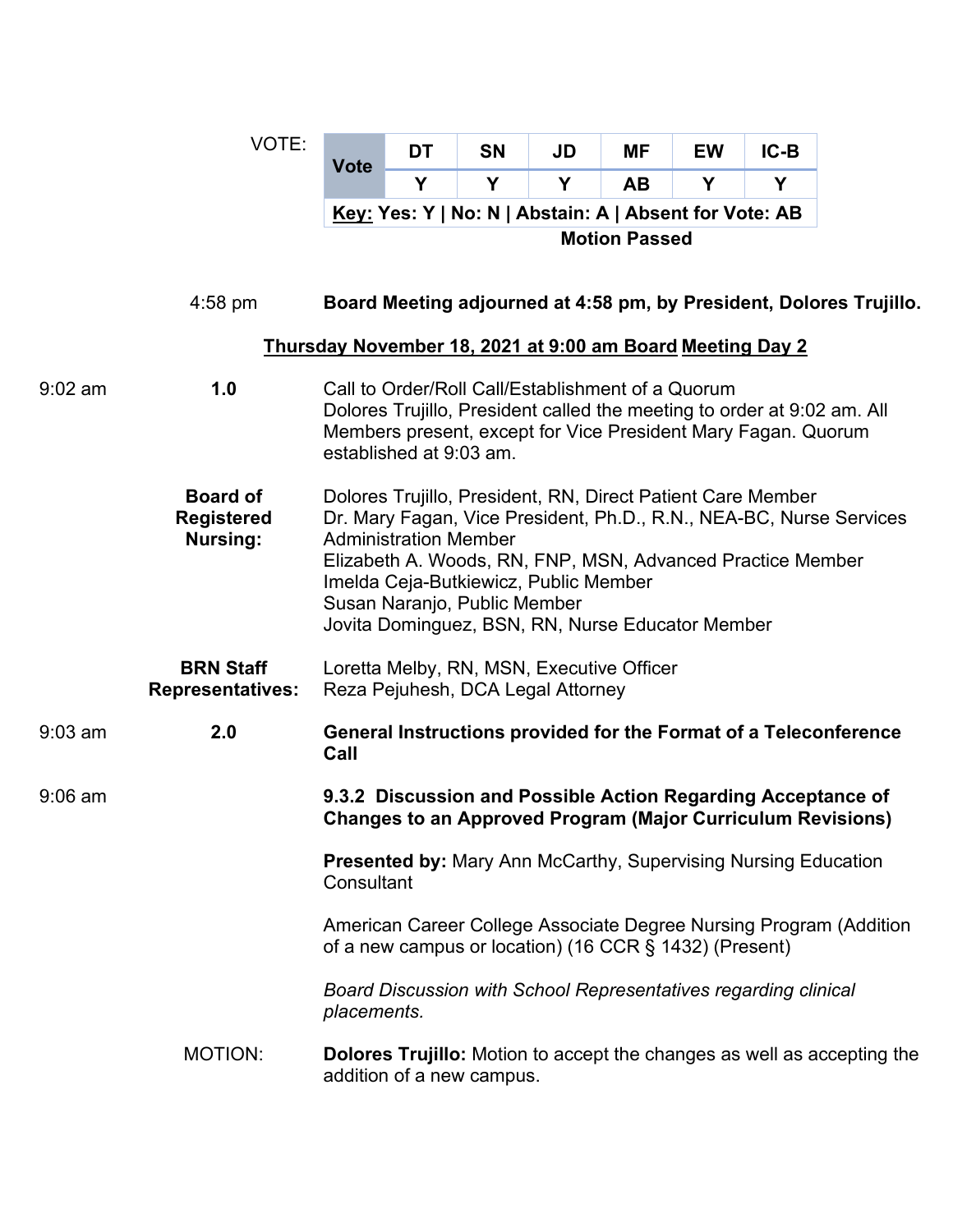# SECOND: **Elizabeth Woods**

 Agenda Item 9.3.2: of nurses and we need more nursing care. Gave support for the ACC Public Comment for **Cheryl Gilliatt, Chino Valley**: Expressed that there has been a shortage program.

**Valerie Loureiro, Student:** Expressed support for the ACC program.

**Kiara Nelson, Student:** In support of this agenda item.

**Alonzo Benberry, Student:** Expressed approval for this agenda item.

|          | VOTE:                                           | <b>Vote</b>                                                                         | <b>DT</b>                                                                                                                   | <b>SN</b>                                              | <b>JD</b> | <b>MF</b>            | <b>EW</b> | $IC-B$                                                                                                                                    |                                                                                                                                                    |  |  |  |  |
|----------|-------------------------------------------------|-------------------------------------------------------------------------------------|-----------------------------------------------------------------------------------------------------------------------------|--------------------------------------------------------|-----------|----------------------|-----------|-------------------------------------------------------------------------------------------------------------------------------------------|----------------------------------------------------------------------------------------------------------------------------------------------------|--|--|--|--|
|          |                                                 |                                                                                     | Y                                                                                                                           | Y                                                      | Y         | <b>AB</b>            | Y         | Y                                                                                                                                         |                                                                                                                                                    |  |  |  |  |
|          |                                                 |                                                                                     |                                                                                                                             | Key: Yes: Y   No: N   Abstain: A   Absent for Vote: AB |           |                      |           |                                                                                                                                           |                                                                                                                                                    |  |  |  |  |
|          |                                                 |                                                                                     |                                                                                                                             |                                                        |           | <b>Motion Passed</b> |           |                                                                                                                                           |                                                                                                                                                    |  |  |  |  |
| 10:04 am |                                                 |                                                                                     |                                                                                                                             |                                                        |           |                      |           | 9.3.3 Discussion and Possible Action Regarding Acceptance of<br><b>Changes to an Approved Program (Major Curriculum Revisions)</b>        |                                                                                                                                                    |  |  |  |  |
|          |                                                 | <b>Presented by: Mary Ann McCarthy, Supervising Nursing Education</b><br>Consultant |                                                                                                                             |                                                        |           |                      |           |                                                                                                                                           |                                                                                                                                                    |  |  |  |  |
|          |                                                 | $\circ$                                                                             | Concordia University Irvine Baccalaureate Degree Nursing Program<br>(Enrollment increase) (16 CCR §§ 1426 & 1432) (Present) |                                                        |           |                      |           |                                                                                                                                           |                                                                                                                                                    |  |  |  |  |
|          |                                                 |                                                                                     |                                                                                                                             |                                                        |           |                      |           |                                                                                                                                           | Enrollment increase of a 3 <sup>rd</sup> cohort. 64 students, 3 times per year.                                                                    |  |  |  |  |
|          | <b>MOTION:</b>                                  |                                                                                     |                                                                                                                             |                                                        |           |                      |           | program a substantive change for Concordia University, Irvine<br>baccalaureate degree nursing program enrollment increase                 | <b>Jovita Dominguez:</b> Motion to accept changes to an approved nursing                                                                           |  |  |  |  |
|          | <b>SECOND:</b>                                  |                                                                                     | <b>Susan Naranjo</b>                                                                                                        |                                                        |           |                      |           |                                                                                                                                           |                                                                                                                                                    |  |  |  |  |
|          | <b>Public Comment for</b><br>Agenda Item 9.3.3: |                                                                                     |                                                                                                                             | patient care fields in the area.                       |           |                      |           |                                                                                                                                           | Maria Jean Caterinicchio: Expressed the need for nurses within the                                                                                 |  |  |  |  |
|          |                                                 |                                                                                     |                                                                                                                             | <b>Mary Steckler:</b> Opposed this increase request.   |           |                      |           |                                                                                                                                           |                                                                                                                                                    |  |  |  |  |
|          |                                                 |                                                                                     |                                                                                                                             |                                                        |           |                      |           | affect the clinical rotations in the area. Stated that they can't have<br>there being too many students using clinical sites in the area. | Alice Martanegara: Stated that an increase in students could adversely<br>students go out of the area to complete their clinical rotations because |  |  |  |  |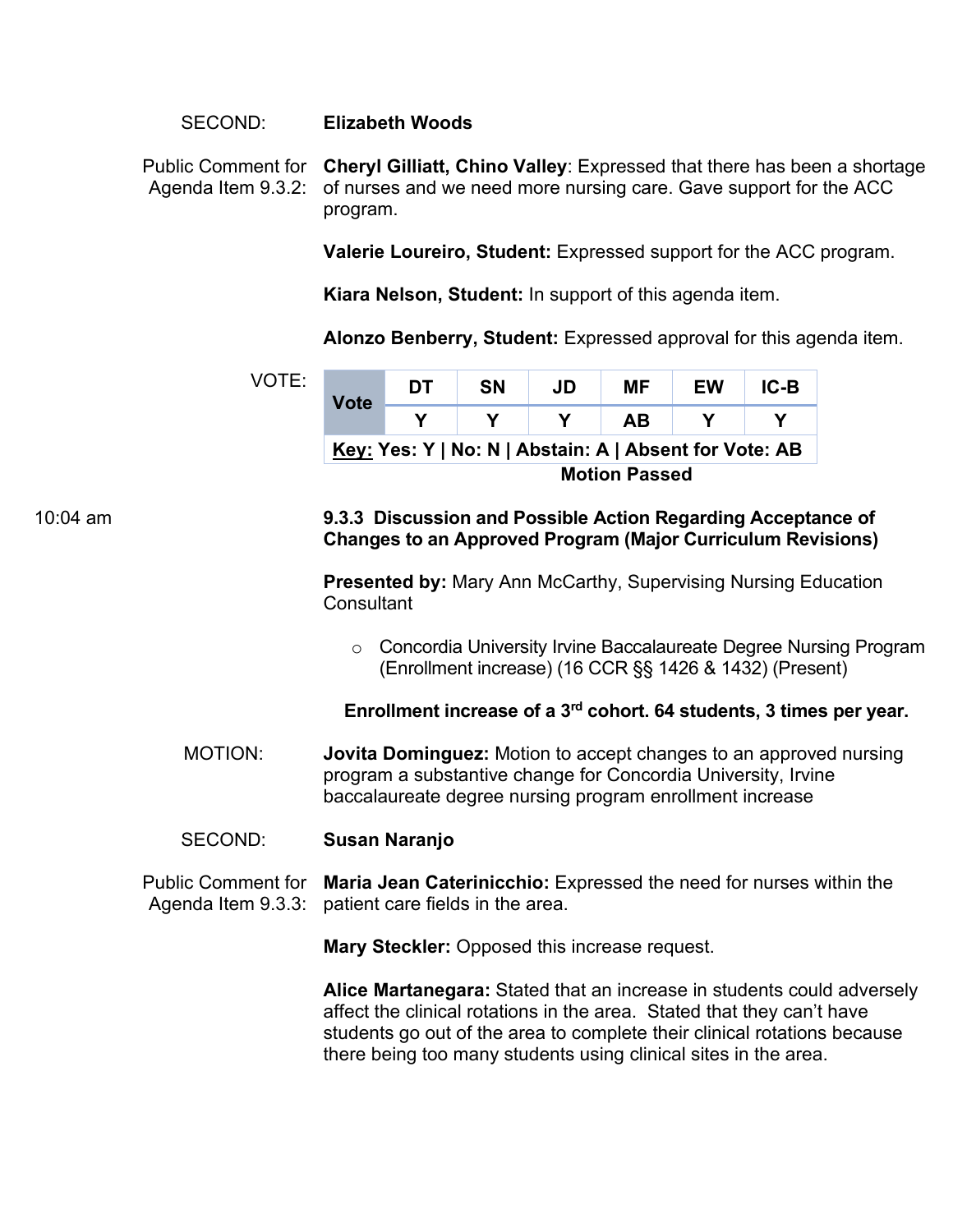**Dolores Trujillo:** Stated that with clinical sites are impacted, she would like to consider a change, to the motion on the floor.

**Cheryl Smythe-Padgham, School Representative:** We are requesting for an additional 64 students, starting 24 students in the Spring.

*Crosstalk amongst Board Members regarding clinical placements and the need for additional data.* 

**Mary Ann McCarthy:** The request has been reduced. 1 cohort of students- 24 students, for the first year. A year from now, Concordia University will come back to the Board, to request 64 students, 3 times per year.

 Amended Motion: **Jovita Dominguez:** Motion to approve changes to an approved program to admit a 3<sup>rd</sup> cohort of 24 students once a year and return to the Board in one year to increase their  $3<sup>rd</sup>$  cohort to 64 students.

Second to the **Susan Naranjo**  Amended Motion:

VOTE:

| <b>Vote</b> | DT | SΝ                                                     | JD | ΜF                   | EW | IC-B |
|-------------|----|--------------------------------------------------------|----|----------------------|----|------|
|             |    |                                                        |    | AB                   |    |      |
|             |    | Key: Yes: Y   No: N   Abstain: A   Absent for Vote: AB |    |                      |    |      |
|             |    |                                                        |    | <b>Motion Passed</b> |    |      |

# 11:10 am **9.3.4 Discussion and Possible Action Regarding Acceptance of Changes to an Approved Program (Major Curriculum Revisions)**

 Consultant **Presented by:** Mary Ann McCarthy, Supervising Nursing Education

 (Enrollment increase) (16 CCR §§ 1426 & 1432) (Present) o Stanbridge University Baccalaureate Degree Nursing Program

# **Requesting an enrollment increase on two campuses: Orange County and Los Angeles County.**

 *Crosstalk amongst Board Members regarding clinical sites and clinical placements.* 

MOTION: **Elizabeth Woods:** Motion to accept changes to the approved program's major curriculum change by accepting the enrollment increase to 30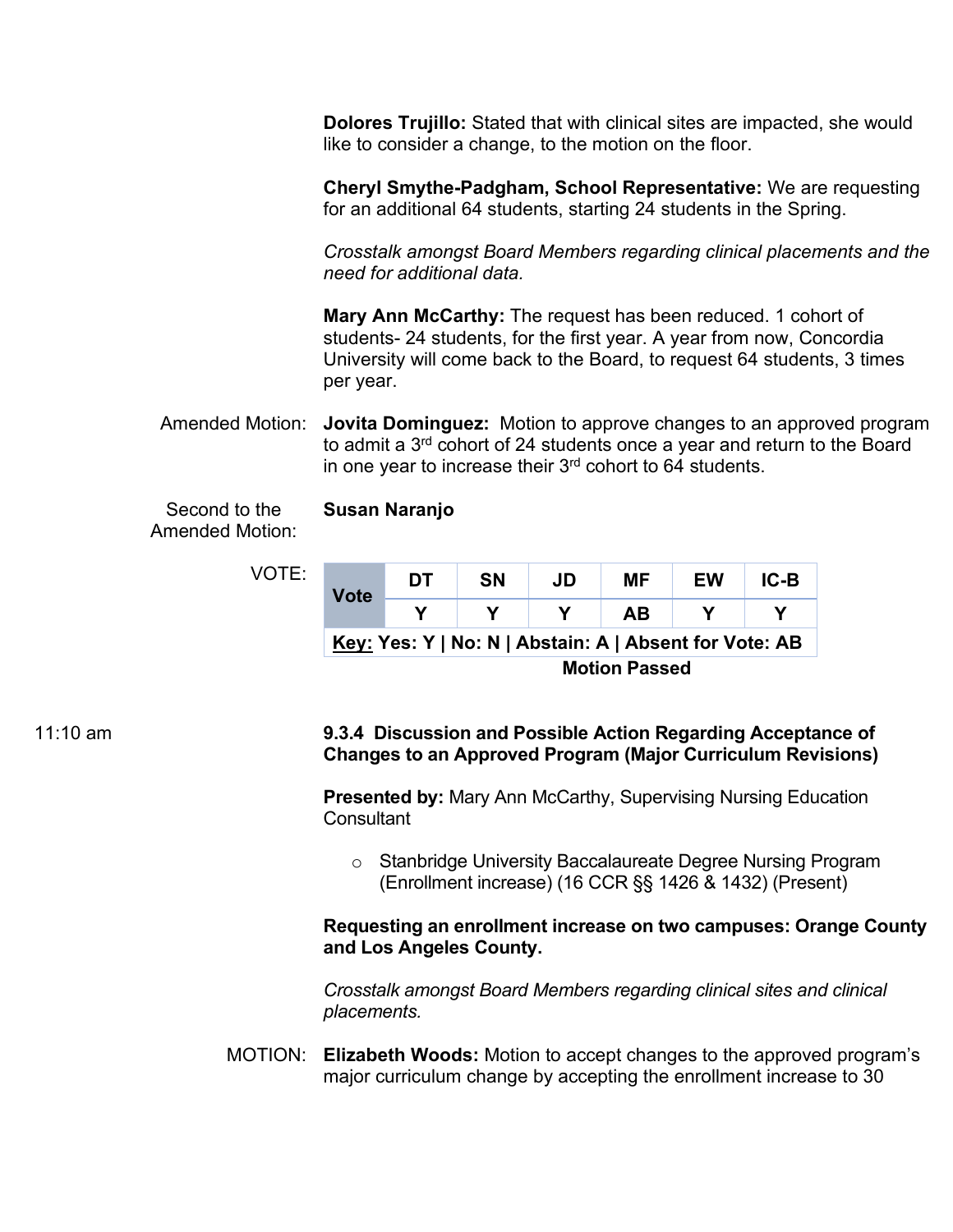students, 4 times per year for the Orange County program and to 40 students, 4 times per year for the Los Angeles County program.

#### SECOND: **Imelda Ceja-Butkiewicz**

Public Comment for **Izzy Swindler:** Expressed support of Stanbridge University.

Agenda Item 9.3.4:

**Mary Steckler:** Opposed the request of Stanbridge University.

 **David Batista, AHMC Hospitals**: Expressed that the hospitals are scrambling to staff on a daily basis. Stated that hospital systems like AHMC want to continue to be available to students that to go to one of their hospitals.

**Alice Martanegara:** Suggested that the Board reconsider holding enrollment increases request until next year.

 **Dr. Brenda Chan, East Los Angeles College:** Expressed concerns about the Stanbridge University increase.

 increases. Suggested that the Board go to the Legislature about **Judy Corliss:** Stated that she understood the concerns about enrollment increased simulation and faculty wages issues with community colleges.

| VOTE: | <b>Vote</b>          | DT                                                     | <b>SN</b> | JD | МF | EW | IC-B |  |  |  |  |  |
|-------|----------------------|--------------------------------------------------------|-----------|----|----|----|------|--|--|--|--|--|
|       |                      | N                                                      |           | N  | AВ |    |      |  |  |  |  |  |
|       |                      | Key: Yes: Y   No: N   Abstain: A   Absent for Vote: AB |           |    |    |    |      |  |  |  |  |  |
|       | <b>Motion Passed</b> |                                                        |           |    |    |    |      |  |  |  |  |  |

11:54 am **9.3.5 Discussion and Possible Action Regarding Acceptance of Changes to an Approved Program (Major Curriculum Revisions)** 

> Consultant **Presented by:** Mary Ann McCarthy, Supervising Nursing Education

o Unitek Collage Baccalaureate Degree Nursing Program (Addition of a new campus or location) (16 CCR § 1432) (Present)

#### **Requested 40 students, 3 times per year for a total of 120 students annually for the Sacramento campus.**

 *Discussion between Board Members and School Representatives regarding clinical placements and clinical sites.*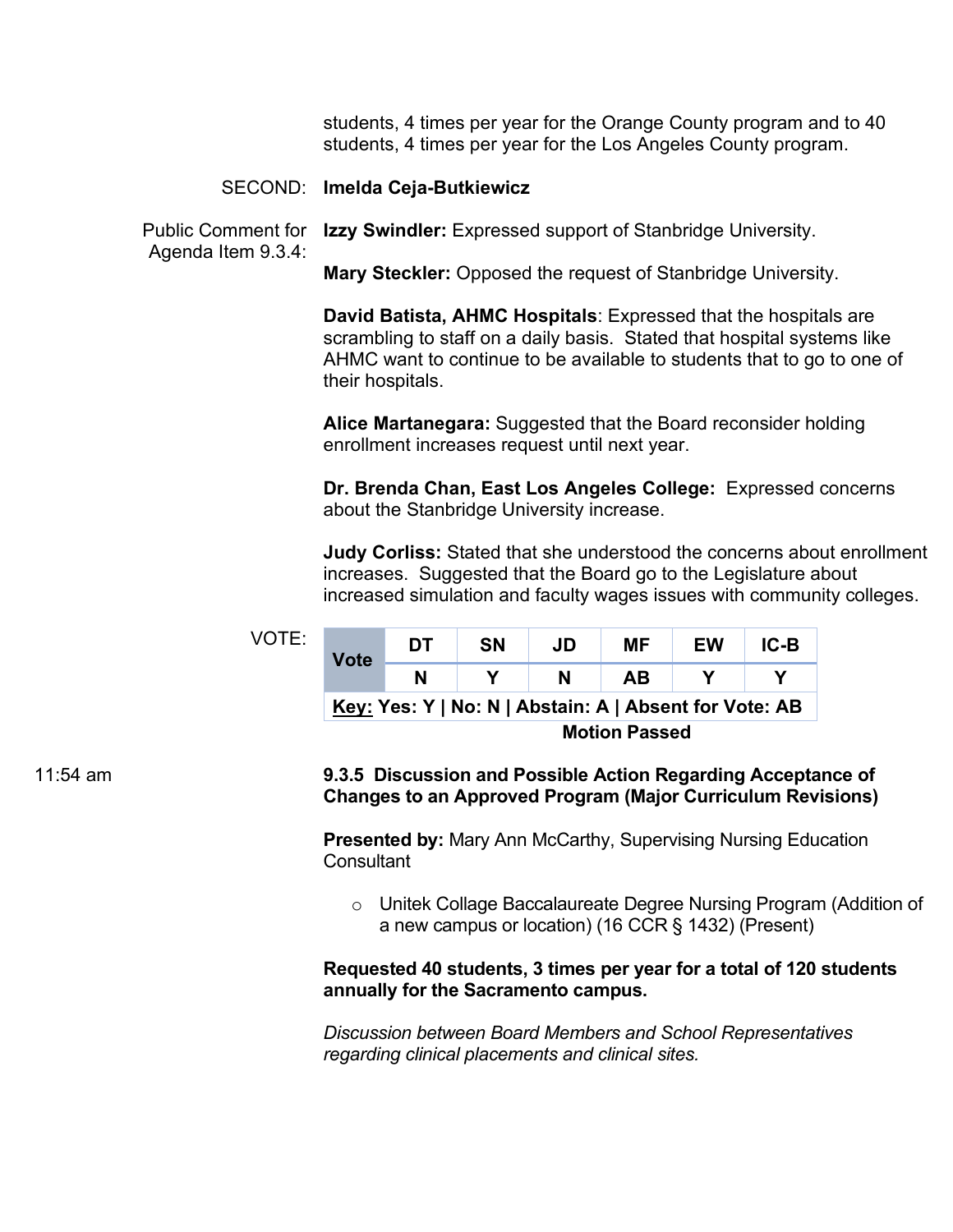MOTION: **Elizabeth Woods:** Motion to accept changes for the approved program in addition of a new campus or location.

## SECOND: **Imelda Ceja-Butkiewicz**

Public Comment for **Kayla Kinsman:** Expressed support for Unitek College. Agenda Item 9.3.5:

 **Randy Asivido:** Expressed support for Unitek College.

 **Joellen Sutterfield:** Expressed thanks to the Board. Expressed Support for Unitek College.

| VOTE: | <b>Vote</b>                                            | DT | <b>SN</b> | JD | ΜF | EW | IC-B |  |  |
|-------|--------------------------------------------------------|----|-----------|----|----|----|------|--|--|
|       |                                                        |    |           |    | AВ |    |      |  |  |
|       | Key: Yes: Y   No: N   Abstain: A   Absent for Vote: AB |    |           |    |    |    |      |  |  |
|       | <b>Motion Passed</b>                                   |    |           |    |    |    |      |  |  |

*\*\*Board President Dolores Trujillo called for meeting to take a break at 12:57 pm.\*\** 

*\*\*The meeting reconvened at 1:30 pm.\*\** 

| $1:35$ pm | 9.4                                           | <b>NCLEX Updates</b>                                                                                                                                                    |
|-----------|-----------------------------------------------|-------------------------------------------------------------------------------------------------------------------------------------------------------------------------|
|           | Agenda Item 9.4:                              | Public Comment for No public comment.                                                                                                                                   |
| $1:37$ pm | 9.5                                           | <b>Licensing Update</b>                                                                                                                                                 |
|           | <b>Public Comment for</b><br>Agenda Item 9.5: | Kathy Hughes, RN, Executive Director of the Nurse Alliance of SEIU:<br>Asked about the executive order that waived some licensing<br>requirements for traveling nurses. |
|           |                                               | Loretta Melby: Stated that (EMSA) out-of-state authorization was<br>extended through March 31, 2022.                                                                    |
|           |                                               | **Item 11.0 was reordered by President Trujillo to be heard.**                                                                                                          |
| 1:41 pm   | 11.0                                          | <b>Report of the Legislative Committee</b>                                                                                                                              |
|           |                                               | <b>Presented by: Dolores Trujillo, President</b>                                                                                                                        |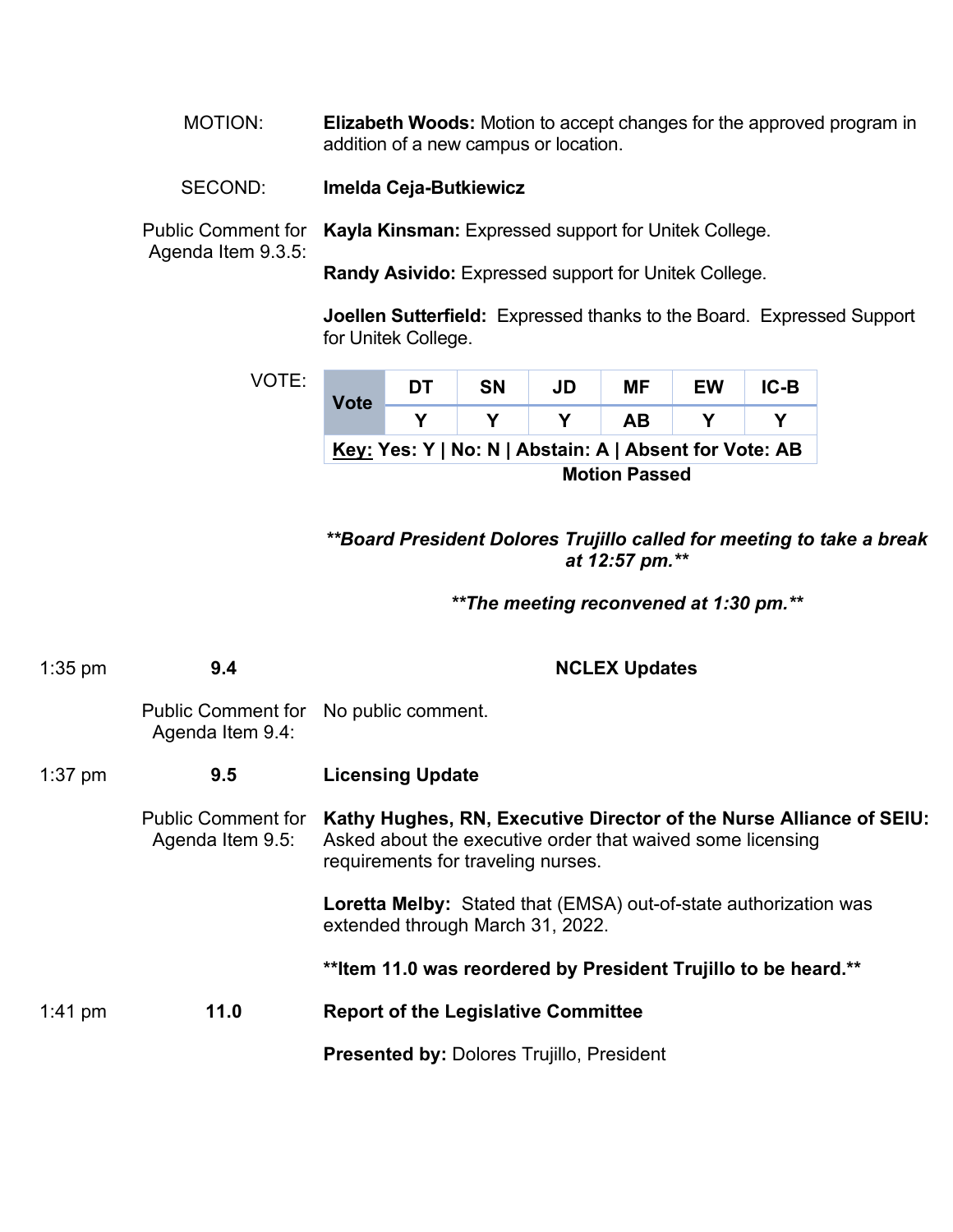|           |                                                     | 11.1 Legislative Update and Discussion of Bills Relevant to the<br>Board of Registered Nursing from the 2020-2021 Legislative<br><b>Session</b>                                                                                                                                                                                                                                                                                                                                      |
|-----------|-----------------------------------------------------|--------------------------------------------------------------------------------------------------------------------------------------------------------------------------------------------------------------------------------------------------------------------------------------------------------------------------------------------------------------------------------------------------------------------------------------------------------------------------------------|
|           |                                                     | Gurpreet Kaur, BRN Legislative Analyst reported that there were no<br>updates to BRN tracked legislation at this time.                                                                                                                                                                                                                                                                                                                                                               |
|           | <b>Public Comment for</b><br>Agenda Item 11.1:      | No public comment.                                                                                                                                                                                                                                                                                                                                                                                                                                                                   |
| $1:53$ pm | 10.0                                                | <b>Report of the Enforcement/Intervention Committee</b><br>Imelda Ceja-Butkiewicz, Chairperson                                                                                                                                                                                                                                                                                                                                                                                       |
|           |                                                     | 10.1 Information Only: Enforcement Update                                                                                                                                                                                                                                                                                                                                                                                                                                            |
|           | <b>Public Comment for</b>                           | No public comment.                                                                                                                                                                                                                                                                                                                                                                                                                                                                   |
|           | Agenda Item 10.1:                                   | <b>10.1.1 Update of DOI/BRN Pilot Project</b>                                                                                                                                                                                                                                                                                                                                                                                                                                        |
|           | <b>Public Comment for</b><br>Agenda Item<br>10.1.1: | No public comment.                                                                                                                                                                                                                                                                                                                                                                                                                                                                   |
| 2:00 pm   | 9.6                                                 | Discussion and Possible Action Regarding Amendment of California<br>Code of Regulations, Title 16, Section 1426 (Required Curriculum for<br>Prelicensure Nursing Programs) to 1) Modify or Decrease Proportion<br>of Clinical Hour Requirement That Must Be in Direct Patient Care; 2)<br>Allow Nurses With Licensure in Another State to Satisfy Specific Non-<br><b>Nursing Curriculum Requirements Through Possession of an</b><br><b>Advanced Degree or Other Qualifications</b> |
|           |                                                     | Presented by: Loretta Melby, Executive Officer                                                                                                                                                                                                                                                                                                                                                                                                                                       |
|           | <b>Board Discussion:</b>                            | <b>Imelda Ceja-Butkiewicz:</b> Questioned whether or not nurses are tested<br>with microbiology exams before they take on patient care.                                                                                                                                                                                                                                                                                                                                              |
|           |                                                     | <b>Loretta Melby:</b> Stated that the NCLEX exam has to be passed first before<br>obtaining a license to practice direct patient care.                                                                                                                                                                                                                                                                                                                                               |
|           |                                                     | <b>Jovita Dominguez:</b> Expressed the need for further training with labs.                                                                                                                                                                                                                                                                                                                                                                                                          |
|           | <b>Public Comment</b><br>Agenda Item 9.6:           | Kathy Hughes RN, Executive Director of the Nurse Alliance of SEIU:<br>Would be very interested in a possible regulatory change to address the<br>problems with getting nurses from out of state to California without<br>undermining our current education system.                                                                                                                                                                                                                   |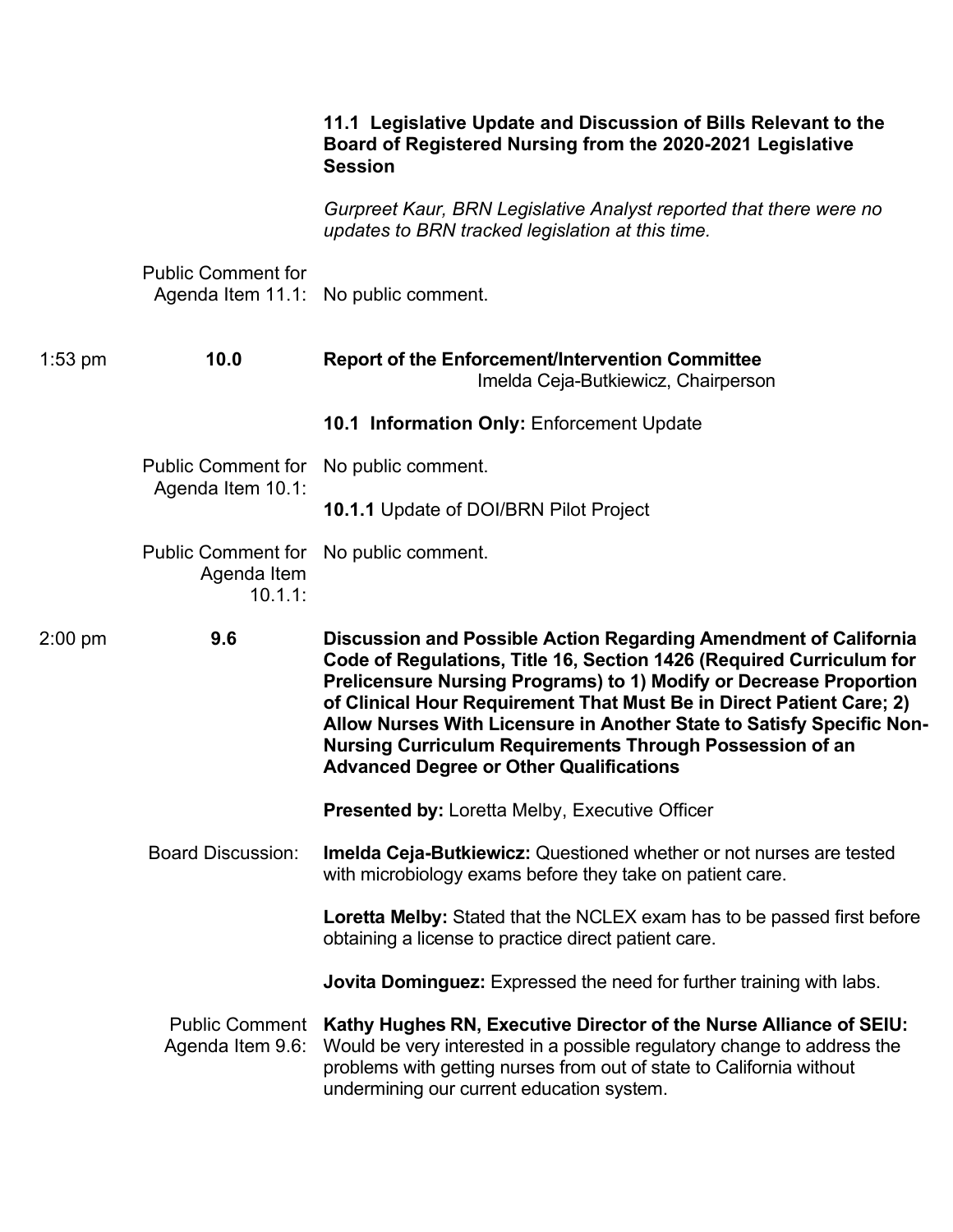**BJ Bardleson:** Expressed the need to fix the endorsement process based on evidence and science. This discussion could be held in the NEWAC committee.

 **Alice Benjamin:** Expressed that other states have been able to practice practices without sacrificing education. without a lab component, and that the BRN should be able to update

 questions about microbiology except that you may need to know the theory of it. This may be the theory of other states that you know the theory of it to **Judy Corless:** Stated that when taking the NCLEX there may not be be competent without taking a lab.

 **Alice Martanegara:** Stated that the reason why students take microbiology with a lab in prelicensure in California is to understand the mode of spread of infection. Stated that microbiology is important to understand the origin of infectious diseases.

Board Discussion: **Elizabeth Woods:** Questioned how clinical hours are to be determined.

 **Loretta Melby:** Stated there is nothing that determines how many hours need to be in each category for clinical hours. We have no minimum standard.

 **Elizabeth Woods:** Questioned if all categories are necessary if they do not plan on practicing in that area.

 **Loretta Melby:** Stated that students need to be minimally diverse in all of the areas to be a holistic nurse.

 a patient is preferred over simulation. **Jovita Dominguez:** Expressed that more clinical hours at the bedside with

 **Loretta Melby:** Stated that the BRN needs to work establish minimum direct patient care that the schools have the ability to support.

 Additional Public **Alice Martanegara:** Stated that simulation is very important if done Comment Agenda correctly.

Item 9.6

 **Alice Benjamin:** Stated that simulation is where you lose the human touch. Believes that schools should focus on clinical experience with patients. Believes that simulation should not exceed 50%.